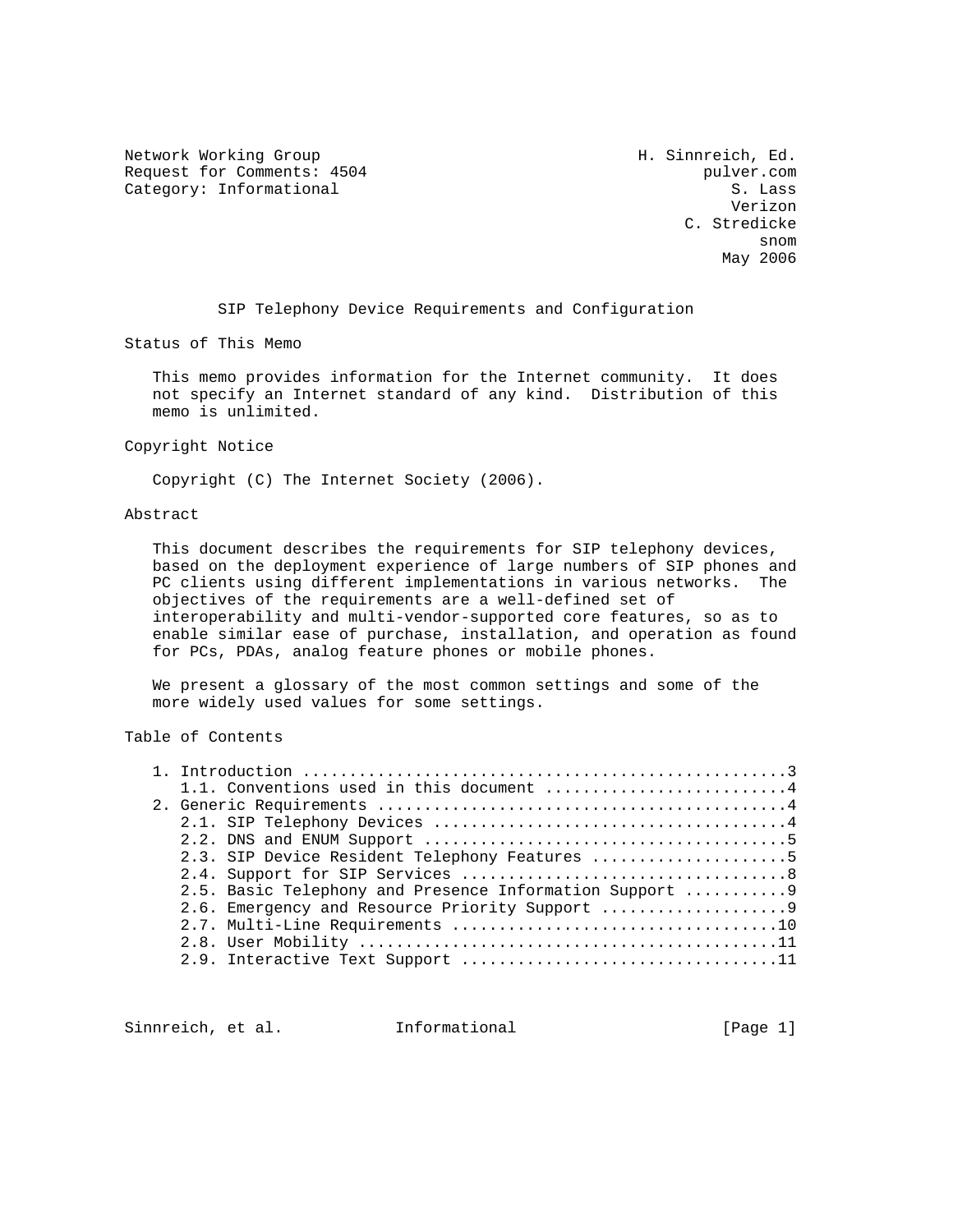|    | 2.11. SIP Device Security Requirements 13               |
|----|---------------------------------------------------------|
|    |                                                         |
|    |                                                         |
|    |                                                         |
|    | 2.15. Telephony Sound Requirements 15                   |
|    | 2.16. International Requirements 15                     |
|    | 2.17. Support for Related Applications 16               |
|    | 2.18. Web-Based Feature Management 16                   |
|    | 2.19. Firewall and NAT Traversal 16                     |
|    |                                                         |
|    | 3. Glossary and Usage for the Configuration Settings 18 |
|    |                                                         |
|    |                                                         |
|    |                                                         |
|    |                                                         |
|    |                                                         |
|    |                                                         |
|    | 3.5.2. Default Outbound Proxy 20                        |
|    |                                                         |
|    |                                                         |
|    | 3.6.1. Phone Number Representations 20                  |
|    | 3.6.2. Digit Maps and/or the Dial/OK Key 20             |
|    |                                                         |
|    |                                                         |
|    |                                                         |
|    |                                                         |
|    | 3.10. Local and Regional Parameters 22                  |
|    |                                                         |
|    |                                                         |
|    |                                                         |
|    |                                                         |
|    | 3.15. Phonebook and Call History 24                     |
|    | 3.16. User-Related Settings and Mobility 24             |
|    |                                                         |
|    |                                                         |
|    | 3.19. Automatic Configuration and Upgrade 25            |
|    |                                                         |
|    |                                                         |
|    | 4.1. Threats and Problem Statement 26                   |
|    | 4.2. SIP Telephony Device Security 27                   |
|    | 4.4. Support for NAT and Firewall Traversal 28          |
|    |                                                         |
| б. |                                                         |
|    |                                                         |

Sinnreich, et al. 1nformational [Page 2]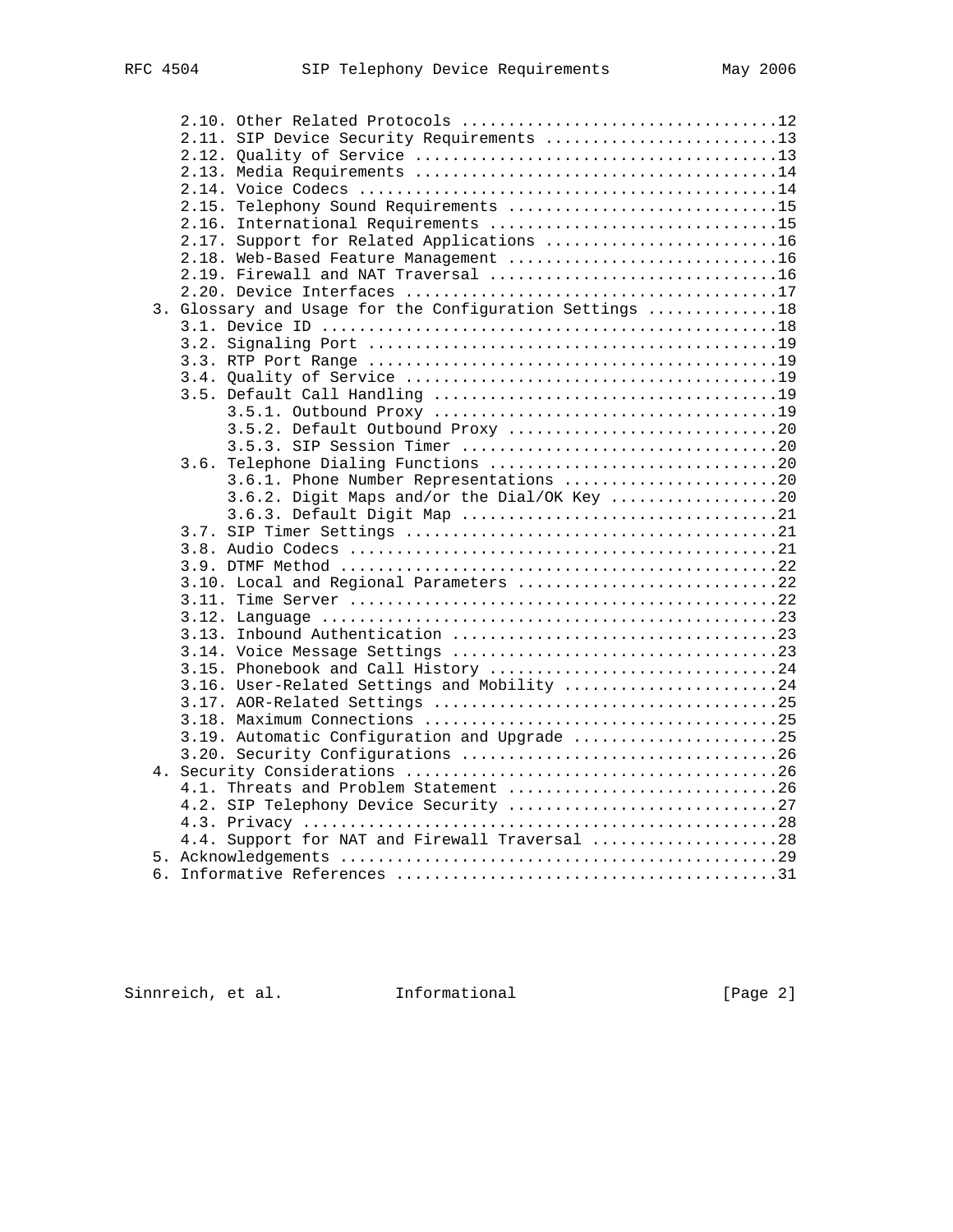## 1. Introduction

 This document has the objective of focusing the Internet communications community on requirements for telephony devices using SIP.

 We base this information from developing and using a large number of SIP telephony devices in carrier and private IP networks and on the Internet. This deployment has shown the need for generic requirements for SIP telephony devices and also the need for some specifics that can be used in SIP interoperability testing.

 SIP telephony devices, also referred to as SIP User Agents (UAs), can be any type of IP networked computing user device enabled for SIP based IP telephony. SIP telephony user devices can be SIP phones, adaptors for analog phones and for fax machines, conference speakerphones, software packages (soft clients) running on PCs, laptops, wireless connected PDAs, 'Wi-Fi' SIP mobile phones, as well as other mobile and cordless phones that support SIP signaling for real-time communications. SIP-PSTN gateways are not the object of this memo, since they are network elements and not end user devices.

 SIP telephony devices can also be instant messaging (IM) applications that have a telephony option.

 SIP devices MAY support various other media besides voice, such as text, video, games, and other Internet applications; however, the non-voice requirements are not specified in this document, except when providing enhanced telephony features.

 SIP telephony devices are highly complex IP endpoints that speak many Internet protocols, have audio and visual interfaces, and require functionality targeted at several constituencies: (1) end users, (2) service providers and network administrators, (3) manufacturers, and (4) system integrators.

 The objectives of the requirements are a well-defined set of interoperability and multi-vendor-supported core features, so as to enable similar ease of purchase, installation, and operation as found for standard PCs, analog feature phones, or mobile phones. Given the cost of some feature-rich display phones may approach the cost of PCs and PDAs, similar or even better ease of use as compared to personal computers and networked PDAs is expected by both end users and network administrators.

 While some of the recommendations of this document go beyond what is currently mandated for SIP implementations within the IETF, this is believed necessary to support the specified operational objectives.

Sinnreich, et al. 1nformational 1999 [Page 3]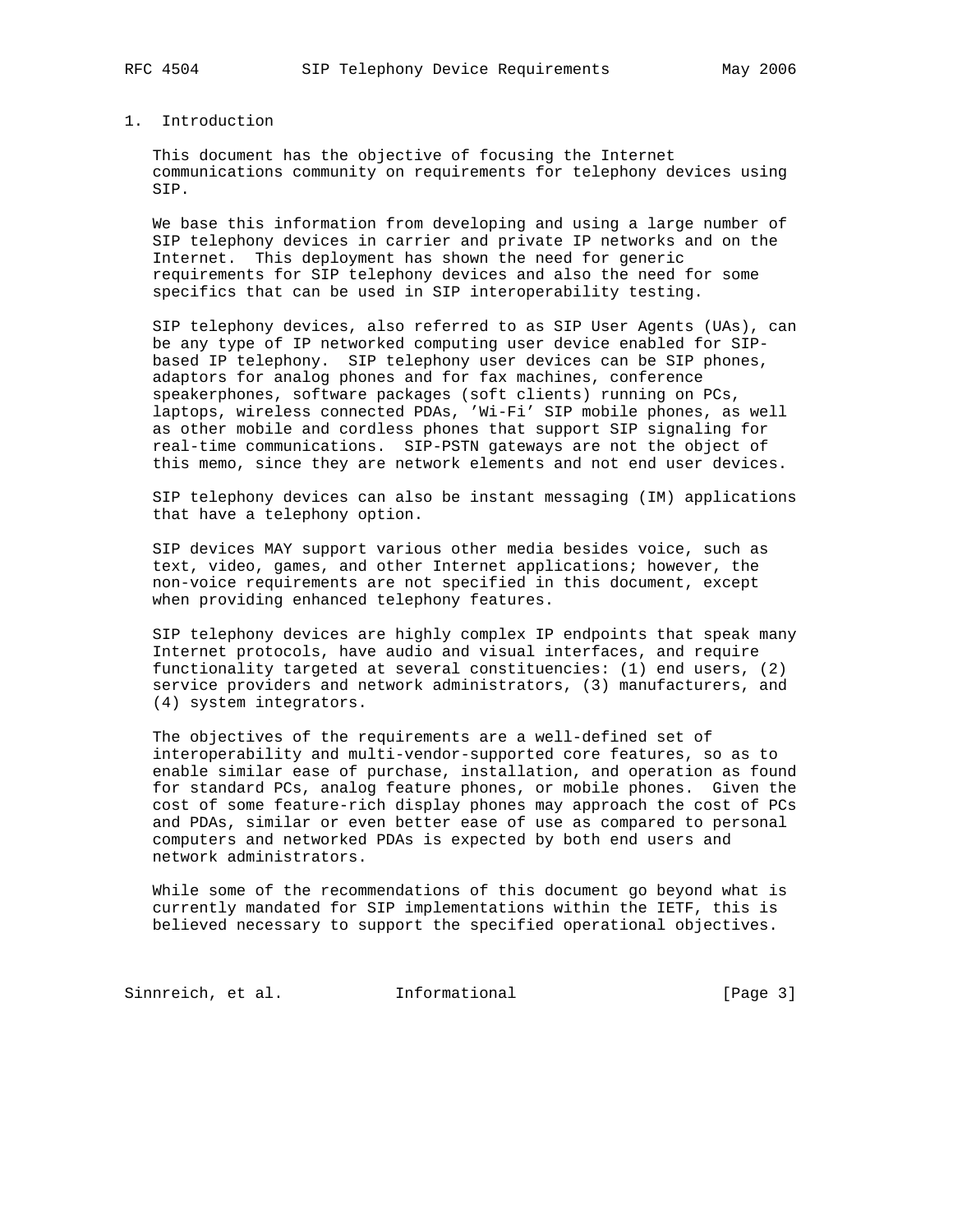However, it is also important to keep in mind that the SIP specifications are constantly evolving; thus, these recommendations need to be considered in the context of that change and evolution. Due to the evolution of IETF documents in the standards process, and the informational nature of this memo, the references are all informative.

1.1. Conventions used in this document

 This document is informational and therefore the key words "MUST", "SHOULD", "SHOULD NOT", and "MAY", in this document are not to be interpreted as described in RFC 2119 [1], but rather indicate the nature of the suggested requirement.

2. Generic Requirements

 We present here a minimal set of requirements that MUST be met by all SIP [2] telephony devices, except where SHOULD or MAY is specified.

2.1. SIP Telephony Devices

 This memo applies mainly to desktop phones and other special purpose SIP telephony hardware. Some of the requirements in this section are not applicable to PC/laptop or PDA software phones (soft phones) and mobile phones.

- Req-1: SIP telephony devices MUST be able to acquire IP network settings by automatic configuration using Dynamic Host Configuration Protocol (DHCP) [3].
- Req-2: SIP telephony devices MUST be able to acquire IP network settings by manual entry of settings from the device.
- Req-3: SIP telephony devices SHOULD support IPv6. Some newer wireless networks may mandate support for IPv6 and in such networks SIP telephony devices MUST support IPv6.
- Req-4: SIP telephony devices MUST support the Simple Network Time Protocol [4].
- Req-5: Desktop SIP phones and other special purpose SIP telephony devices MUST be able to upgrade their firmware to support additional features and the functionality.
- Req-6: Users SHOULD be able to upgrade the devices with no special applications or equipment; or a service provider SHOULD be able to push the upgrade down to the devices remotely.

Sinnreich, et al. Informational [Page 4]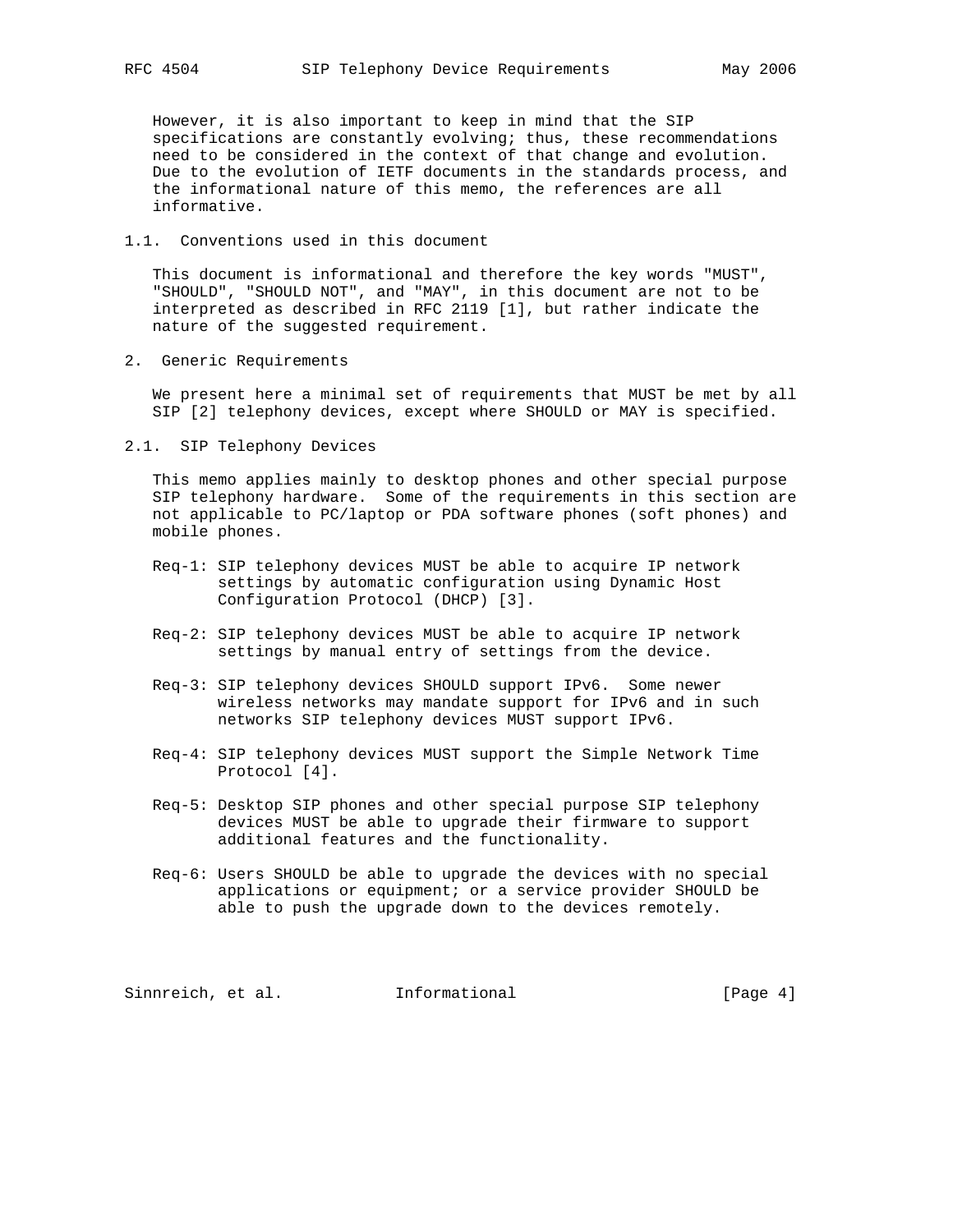- 2.2. DNS and ENUM Support
	- Req-7: SIP telephony devices MUST support RFC 3263 [5] for locating a SIP server and selecting a transport protocol.
	- Req-8: SIP telephony devices MUST incorporate DNS resolvers that are configurable with at least two entries for DNS servers for redundancy. To provide efficient DNS resolution, SIP telephony devices SHOULD query responsive DNS servers and skip DNS servers that have been non-responsive to recent queries.
	- Req-9: To provide efficient DNS resolution and to limit post-dial delay, SIP telephony devices MUST cache DNS responses based on the DNS time-to-live.
	- Req-10: For DNS efficiency, SIP telephony devices SHOULD use the additional information section of the DNS response instead of generating additional DNS queries.
	- Req-11: SIP telephony devices MAY support ENUM [6] in case the end users prefer to have control over the ENUM lookup. Note: The ENUM resolver can also be placed in the outgoing SIP proxy to simplify the operation of the SIP telephony device. The Extension Mechanisms for DNS (EDNSO) in RFC 2671 SHOULD also be supported.
- 2.3. SIP Device Resident Telephony Features

Req-12: SIP telephony devices MUST support RFC 3261 [2].

- Req-13: SIP telephony devices SHOULD support the SIP Privacy header by populating headers with values that reflect the privacy requirements and preferences as described in "User Agent Behavior", Section 4 of RFC 3323 [7].
- Req-14: SIP telephony devices MUST be able to place an existing call on hold, and initiate or receive another call, as specified in RFC 3264 [8] and SHOULD NOT omit the sendrecv attribute.
- Req-15: SIP telephony devices MUST provide a call waiting indicator. When participating in a call, the user MUST be alerted audibly and/or visually of another incoming call. The user MUST be able to enable/disable the call waiting indicator.
- Req-16: SIP telephony devices MUST support SIP message waiting [9] and the integration with message store platforms.

Sinnreich, et al. Informational [Page 5]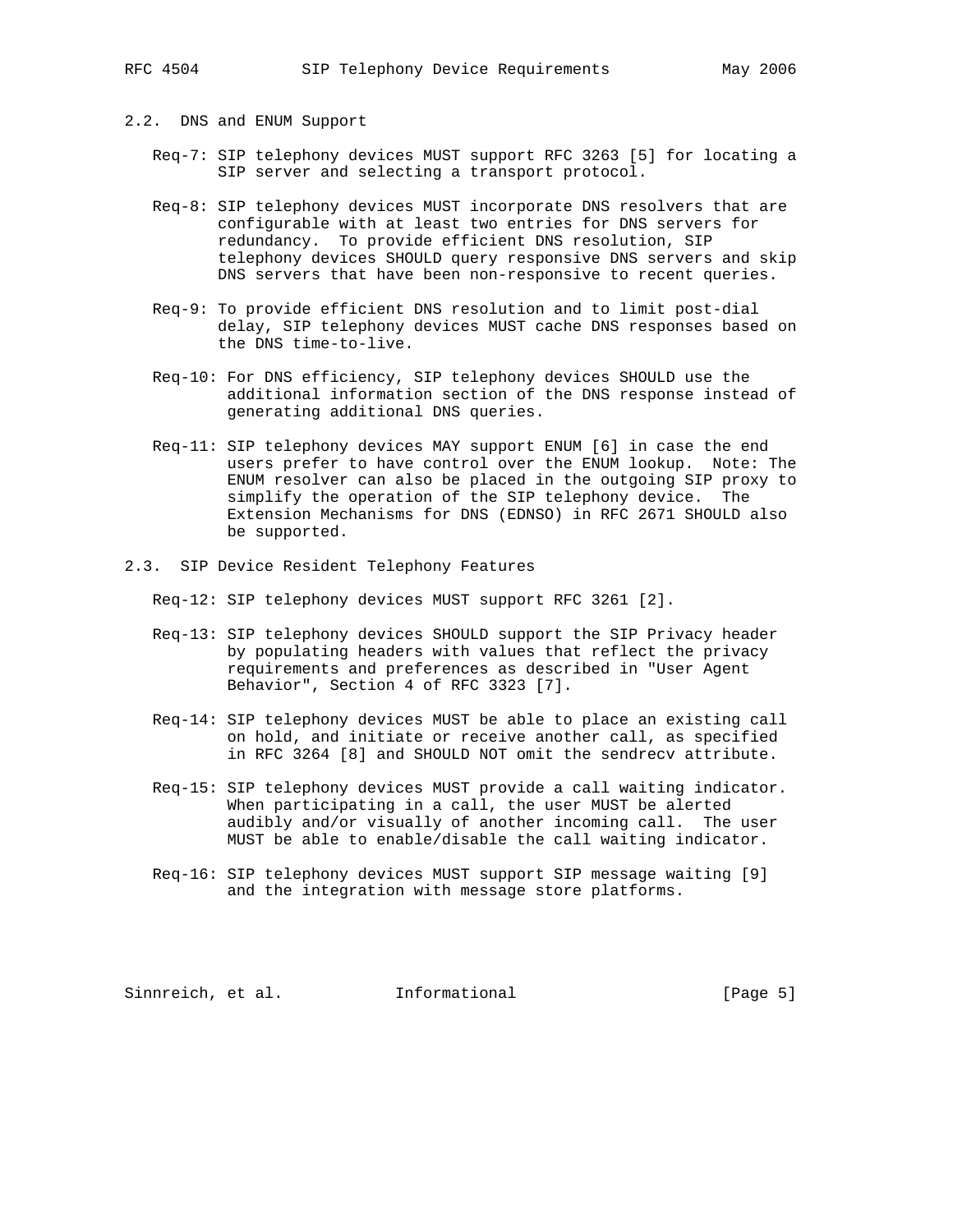Req-17: SIP telephony devices MAY support a local dial plan. If a dial plan is supported, it MUST be able to match the user input to one of multiple pattern strings and transform the input to a URI, including an arbitrary scheme and URI parameters.

 Example: If a local dial plan is supported, it SHOULD be configurable to generate any of the following URIs when "5551234" is dialed:

```
 tel:+12125551234
```
 sip:+12125551234@example.net;user=phone sips:+12125551234@example.net;user=phone sip:5551234@example.net sips:5551234@example.net tel:5551234;phone-context=nyc1.example.net sip:5551234;phone context=nyc1.example.net@example.net;user=phone sips:5551234;phone context=nyc1.example.net@example.net;user=phone sip:5551234;phone context=nyc1.example.net@example.net;user=dialstring sips:5551234;phone context=nyc1.example.net@example.net;user=dialstring tel:5551234;phone-context=+1212 sip:5551234;phone-context=+1212@example.net;user=phone sips:5551234;phone-context=+1212@example.net;user=phone sip:5551234;phone-context=+1212@example.net;user=dialstring sips:5551234;phone-context=+1212@example.net;user=dialstring

 If a local dial plan is not supported, the device SHOULD be configurable to generate any of the following URIs when "5551234" is dialed:

```
 sip:5551234@example.net
 sips:5551234@example.net
 sip:5551234;phone-
 context=nyc1.example.net@example.net;user=dialstring
 sips:5551234;phone-
 context=nyc1.example.net@example.net;user=dialstring
 sip:5551234;phone-context=+1212@example.net;user=dialstring
 sips:5551234;phone-context=+1212@example.net;user=dialstring"
```
 Req-18: SIP telephony devices MUST support URIs for telephone numbers as per RFC 3966 [10]. This includes the reception as well as the sending of requests. The reception may be denied according to the configurable security policy of the device. It is a reasonable behavior to send a request to a preconfigured outbound proxy.

Sinnreich, et al. Informational [Page 6]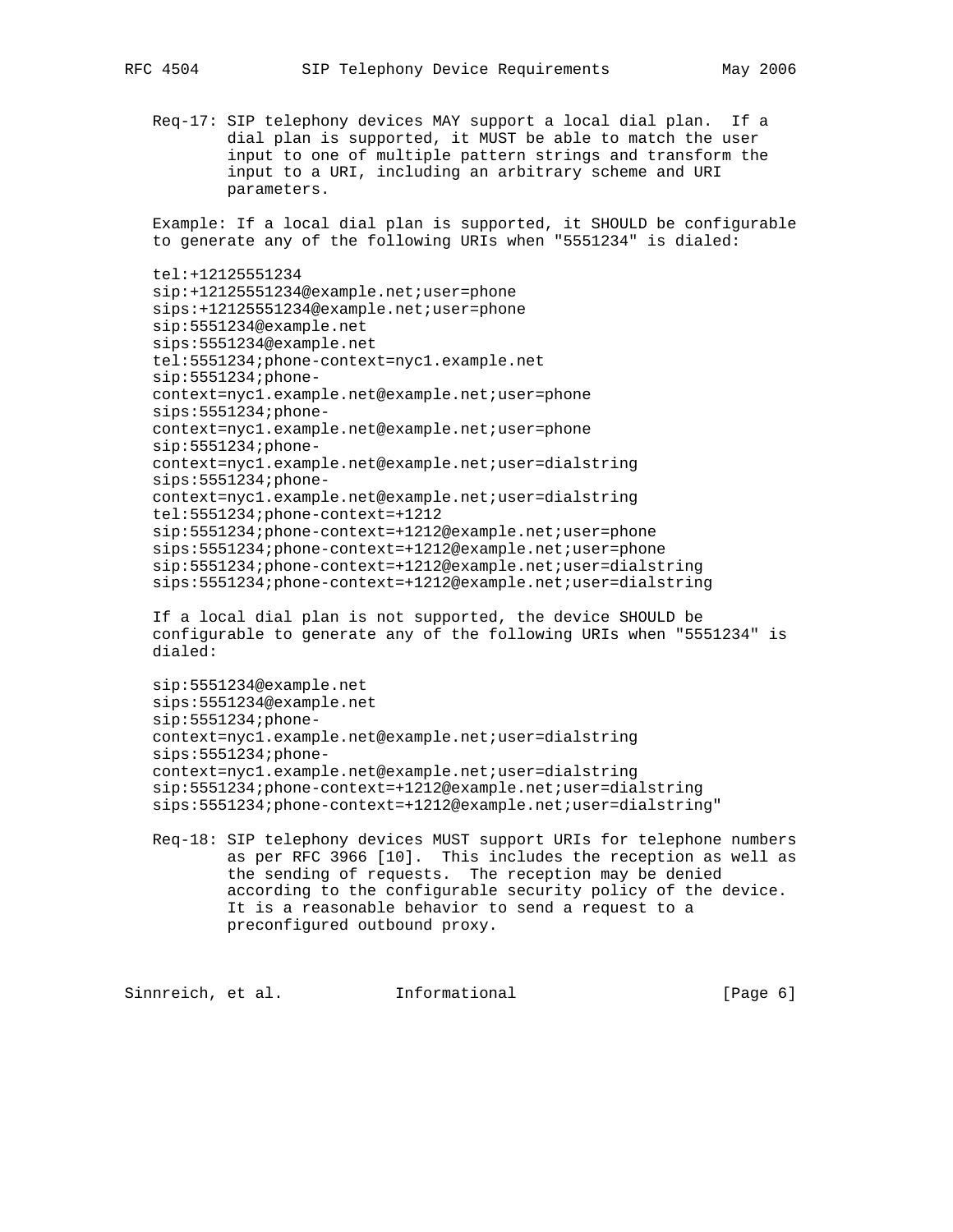- Req-19: SIP telephony devices MUST support REFER and NOTIFY for call transfer [11], [12]. SIP telephony devices MUST support escaped Replaces-Header (RFC 3891) and SHOULD support other escaped headers in the Refer-To header.
- Req-20: SIP telephony devices MUST support the unattended call transfer flows as defined in [12].
- Req-21: SIP telephony devices MUST support the attended call transfer as defined in [12].
- Req-22: SIP telephony devices MAY support device-based 3-way calling by mixing the audio streams and displaying the interactive text of at least 2 separate calls.
- Req-23: SIP telephony devices MUST be able to send dual-tone multi frequency (DTMF) named telephone events as specified by RFC 2833 [13].
- Req-24: Payload type negotiation MUST comply with RFC 3264 [8] and with the registered MIME types for RTP payload formats in RFC 3555 [14].
- Req-25: The dynamic payload type MUST remain constant throughout the session. For example, if an endpoint decides to renegotiate codecs or put the call on hold, the payload type for the re invite MUST be the same as the initial payload type. SIP devices MAY support Flow Identification as defined in RFC 3388 [15].
- Req-26: When acting as a User Agent Client (UAC), SIP telephony devices SHOULD support the gateway model of RFC 3960 [16]. When acting as a User Agent Server (UAS), SIP telephony devices SHOULD NOT send early media.
- Req-27: SIP telephony devices MUST be able to handle multiple early dialogs in the context of request forking. When a confirmed dialog has been established, it is an acceptable behavior to send a BYE request in response to additional 2xx responses that establish additional confirmed dialogs.
- Req-28: SIP devices with a suitable display SHOULD support the call info header and depending on the display capabilities MAY, for example, display an icon or the image of the caller.

Sinnreich, et al. Informational [Page 7]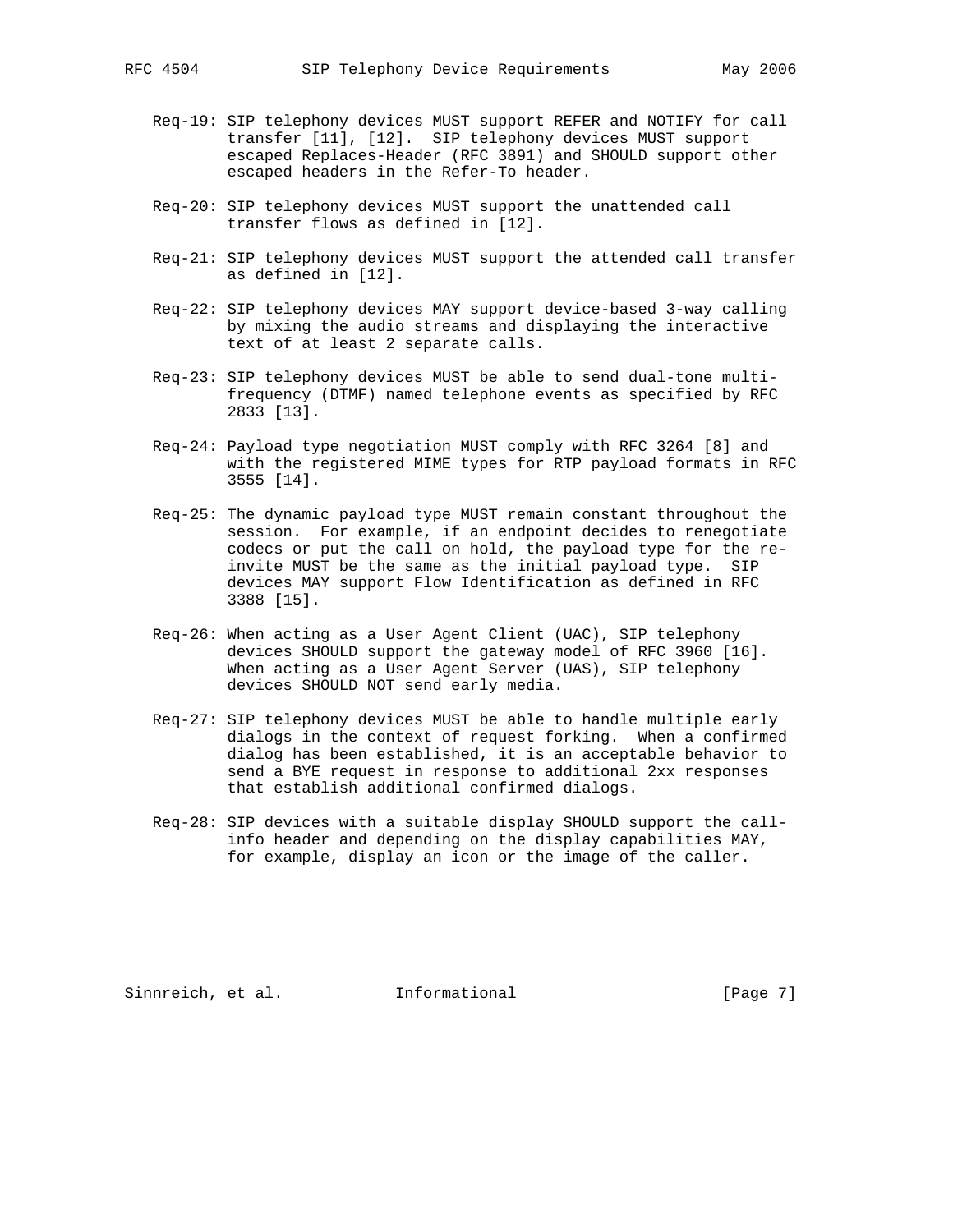- Req-29: To provide additional information about call failures, SIP telephony devices with a suitable display MUST render the "Reason Phrase" of the SIP message or map the "Status Code" to custom or default messages. This presumes the language for the reason phrase is the same as the negotiated language. The devices MAY use an internal "Status Code" table if there was a problem with the language negotiation.
- Req-30: SIP telephony devices MAY support music on hold, both in receive mode and locally generated. See also "SIP Service Examples" for a call flow with music on hold [17].
- Req-31: SIP telephony devices MAY ring after a call has been on hold for a predetermined period of time, typically 3 minutes.
- 2.4. Support for SIP Services
	- Req-32: SIP telephony devices MUST support the SIP Basic Call Flow Examples as per RFC 3665 [17].
	- Req-33: SIP telephony devices MUST support the SIP-PSTN Service Examples as per RFC 3666 [18].
	- Req-34: SIP telephony devices MUST support the Third Party Call Control model [19], in the sense that they may be the controlled device.
	- Req-35: SIP telephony devices SHOULD support SIP call control and multi-party usage [20].
	- Req-36: SIP telephony devices SHOULD support conferencing services for voice [21], [22] and interactive text [23] and if equipped with an adequate display MAY also support instant messaging (IM) and presence [24], [25].
	- Req-37: SIP telephony devices SHOULD support the indication of the User Agent capabilities and MUST support the caller capabilities and preferences as per RFC 3840 [26].
	- Req-38: SIP telephony devices MAY support service mobility: Devices MAY allow roaming users to input their identity so as to have access to their services and preferences from the home SIP server. Examples of user data to be available for roaming users are: user service ID, dialing plan, personal directory, and caller preferences.

Sinnreich, et al. Informational [Page 8]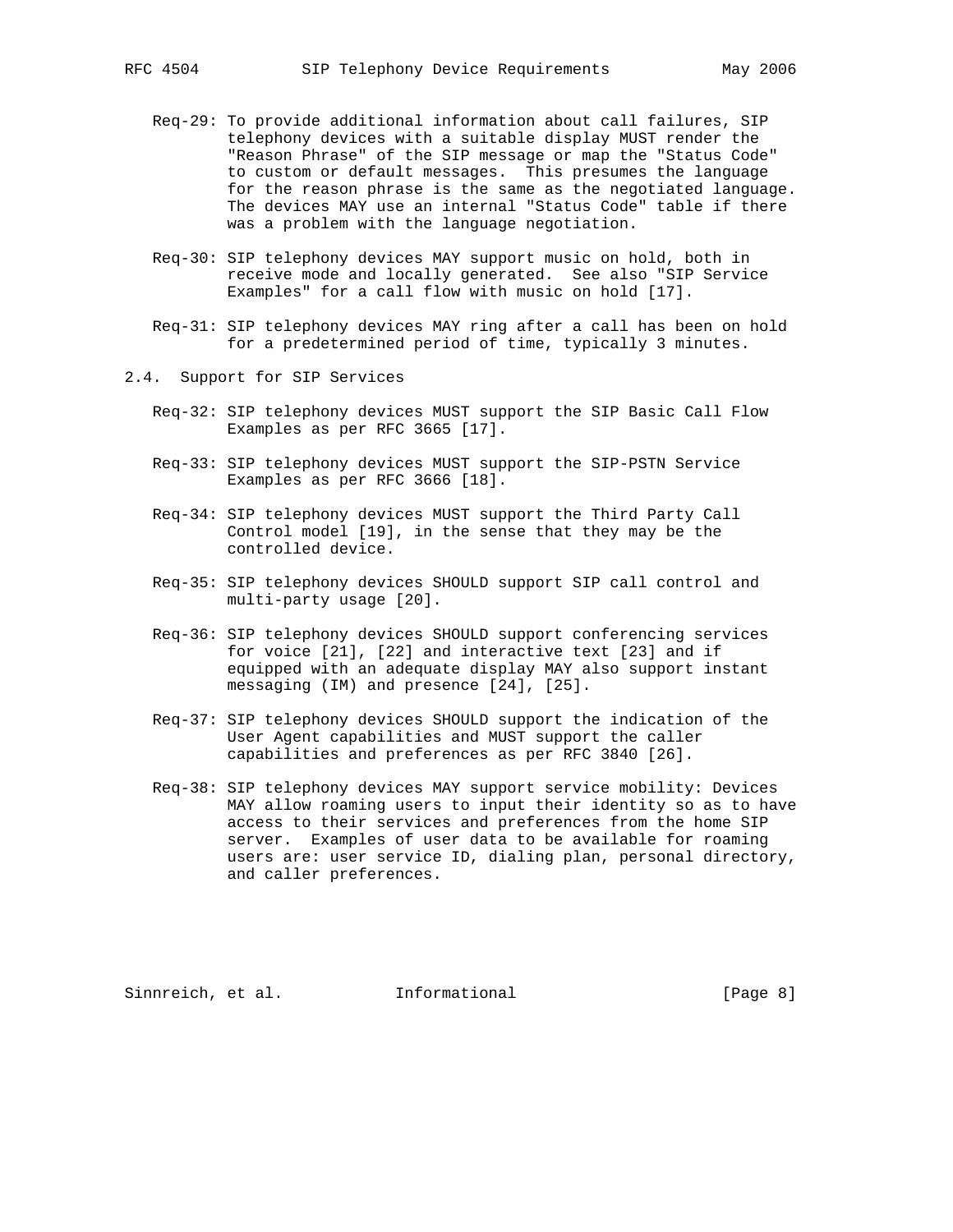2.5. Basic Telephony and Presence Information Support

 The large color displays in some newer models make such SIP phones and applications attractive for a rich communication environment. This document is focused, however, only on telephony-specific features enabled by SIP Presence and SIP Events.

 SIP telephony devices can also support presence status, such as the traditional Do Not Disturb, new event state-based information, such as being in another call or being in a conference, typing a message, emoticons, etc. Some SIP telephony User Agents can support, for example, a voice session and several IM sessions with different parties.

- Req-39: SIP telephony devices SHOULD support Presence information [24] and SHOULD support the Rich Presence Information Data Format [27] for the new IP communication services enabled by Presence.
- Req-40: Users MUST be able to set the state of the SIP telephony device to "Do Not Disturb", and this MAY be manifested as a Presence state across the network if the UA can support Presence information.
- Req-41: SIP telephony devices with "Do Not Disturb" enabled MUST respond to new sessions with "486 Busy Here".
- 2.6. Emergency and Resource Priority Support
	- Req-42: Emergency calling: For emergency numbers (e.g., 911, SOS URL), SIP telephony devices SHOULD support the work of the ECRIT WG [28].
	- Req-43: Priority header: SIP devices SHOULD support the setting by the user of the Priority header specified in RFC 3261 for such applications as emergency calls or for selective call acceptance.
	- Req-44: Resource Priority header: SIP telephony devices that are used in environments that support emergency preparedness MUST also support the sending and receiving of the Resource-Priority header as specified in [29]. The Resource Priority header influences the behavior for message routing in SIP proxies and PSTN telephony gateways and is different from the SIP Priority header specified in RFC 3261. Users of SIP telephony devices may want to be interrupted in their lower priority communications activities if such an emergency communication request arrives.

Sinnreich, et al. 1nformational 1999 [Page 9]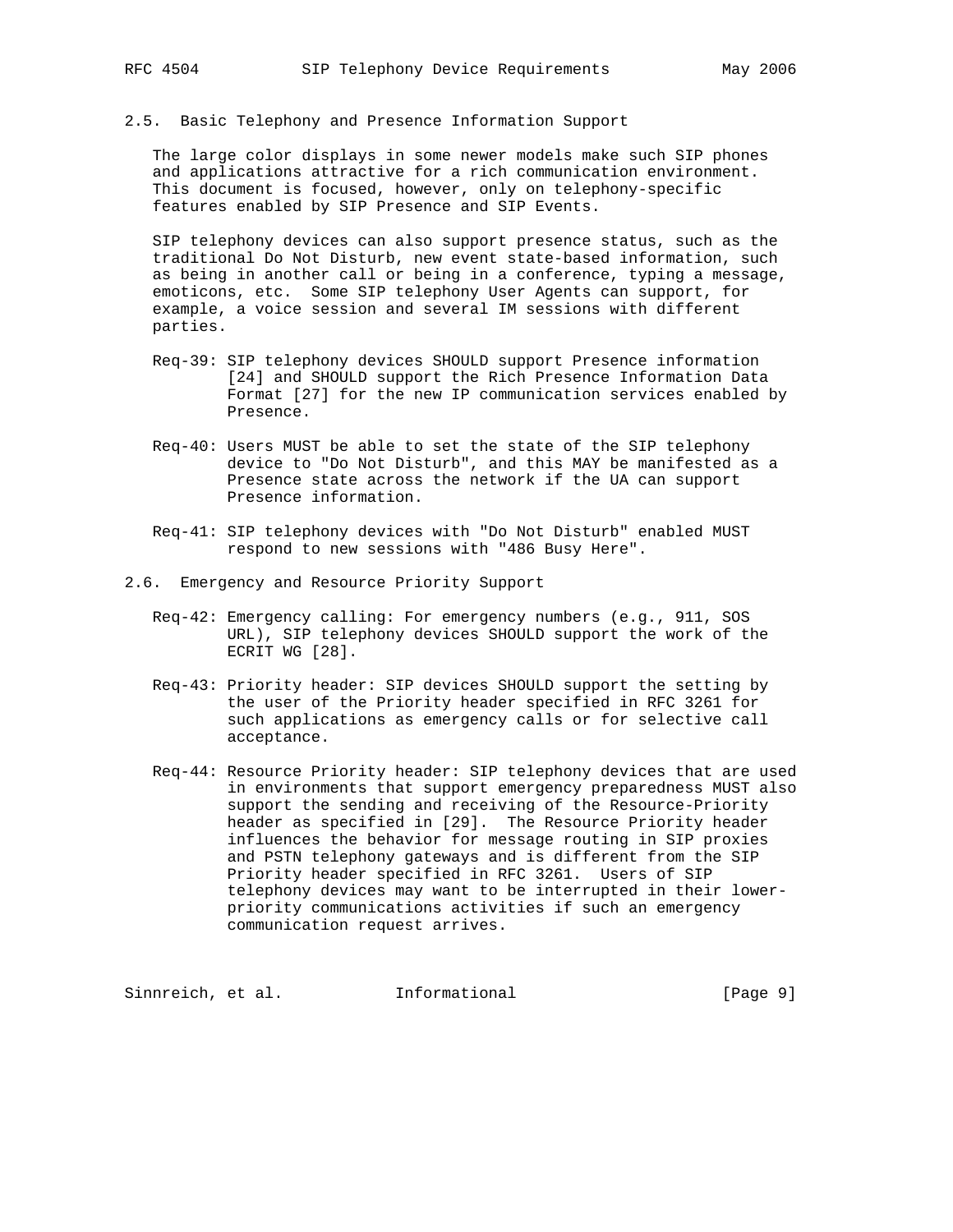Note: As of this writing, we recommend that implementers follow the work of the Working Group on Emergency Context Resolution with Internet Technologies (ecrit) in the IETF. The complete solution is for further study at this time. There is also work on the requirements for location conveyance in the SIPPING WG, see [30].

### 2.7. Multi-Line Requirements

 A SIP telephony device can have multiple lines: One SIP telephony device can be registered simultaneously with different SIP registrars from different service providers, using different names and credentials for each line. The different sets of names and credentials are also called 'SIP accounts'. The "line" terminology has been borrowed from multi-line PSTN/PBX phones, except that for SIP telephony devices there can be different SIP registrars/proxies for each line, each of which may belong to a different service provider, whereas this would be an exceptional case for the PSTN and certainly not the case for PBX phones. Multi-line SIP telephony devices resemble more closely e-mail clients that can support several e-mail accounts.

 Note: Each SIP account can usually support different Addresses of Record (AORs) with a different list of contact addresses (CAs), as may be convenient, for example, when having different SIP accounts for business and personal use. However, some of the CAs in different SIP accounts may point to the same devices.

- Req-45: Multi-line SIP telephony devices MUST support a unique authentication username, authentication password, registrar, and identity to be provisioned for each line. The authentication username MAY be identical with the user name of the AOR and the domain name MAY be identical with the host name of the registrar.
- Req-46: Multi-line SIP telephony devices MUST be able to support the state of the client to Do Not Disturb on a per line basis.
- Req-47: Multi-line SIP telephony devices MUST support multi-line call waiting indicators. Devices MUST allow the call waiting indicator to be set on a per line basis.
- Req-48: Multi-line SIP telephony devices MUST be able to support a few different ring tones for different lines. We specify here "a few", since provisioning different tones for all lines may be difficult for phones with many lines.

Sinnreich, et al. Informational [Page 10]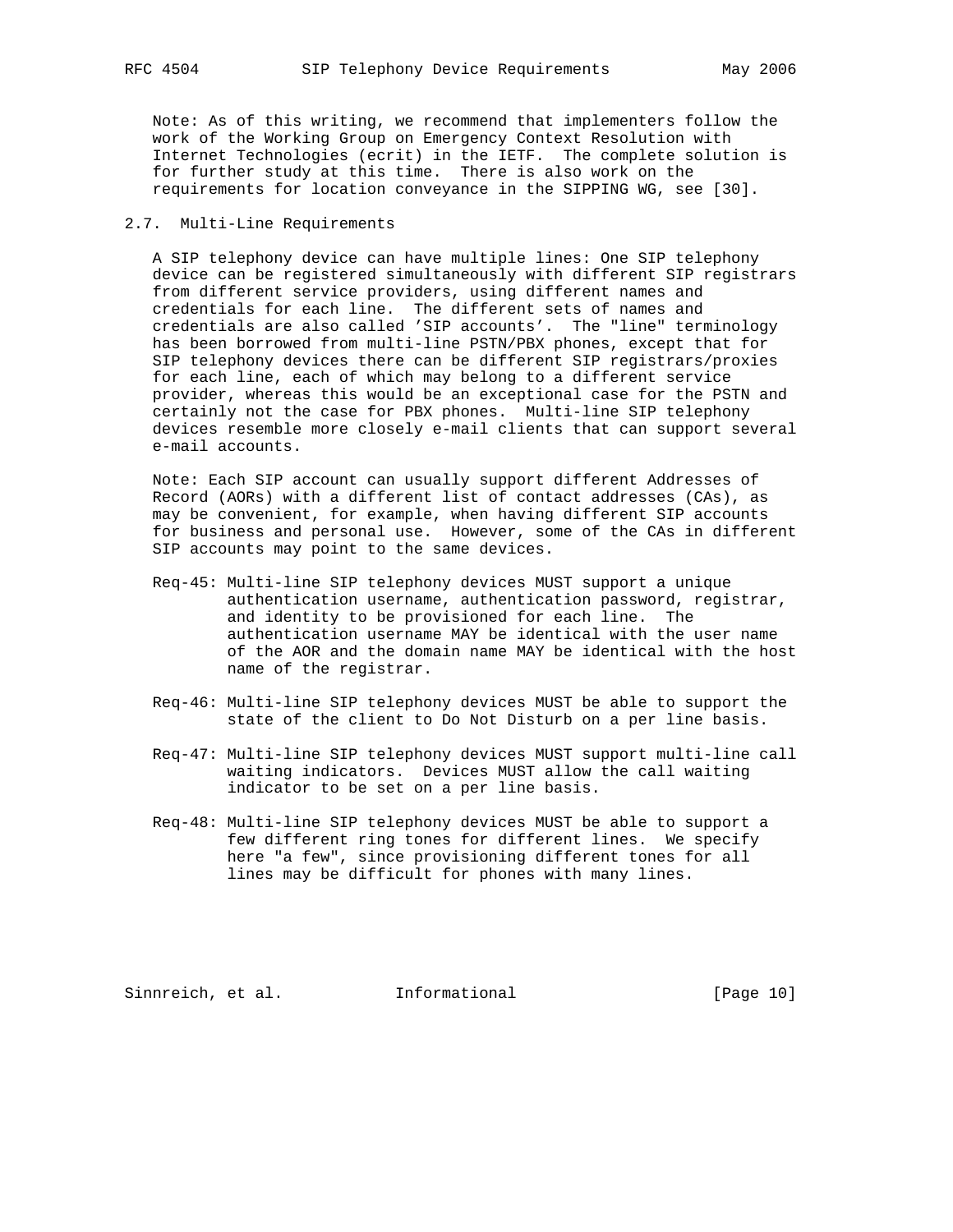## 2.8. User Mobility

 The following requirements allow users with a set of credentials to use any SIP telephony device that can support personal credentials from several users, distinct from the identity of the device.

- Req-49: User-mobility-enabled SIP telephony devices MUST store static credentials associated with the device in non-volatile memory. This static profile is used during the power up sequence.
- Req-50: User-mobility-enabled SIP telephony devices SHOULD allow a user to walk up to a device and input their personal credentials. All user features and settings stored in home SIP proxy and the associated policy server SHOULD be available to the user.
- Req-51: User-mobility-enabled SIP telephony devices registered as fixed desktop with network administrator MUST use the local static location data associated with the device for emergency calls.

### 2.9. Interactive Text Support

 SIP telephony devices supporting instant messaging based on SIMPLE [24] support text conversation based on blocks of text. However, continuous interactive text conversation may be sometimes preferred as a parallel to voice, due to its interactive and more streaming like nature, and thus is more appropriate for real-time conversation. It also allows for text captioning of voice in noisy environments and for those who cannot hear well or cannot hear at all.

 Finally, continuous character-by-character text is preferred by emergency and public safety programs (e.g., 112 and 911) because of its immediacy, efficiency, lack of crossed messages problem, better ability to interact with a confused person, and the additional information that can be observed from watching the message as it is composed.

 Req-52: SIP telephony devices such as SIP display phones and IP analog adapters SHOULD support the accessibility requirements for deaf, hard-of-hearing and speech-impaired individuals as per RFC 3351 [31] and also for interactive text conversation [23], [32].

Sinnreich, et al. Informational [Page 11]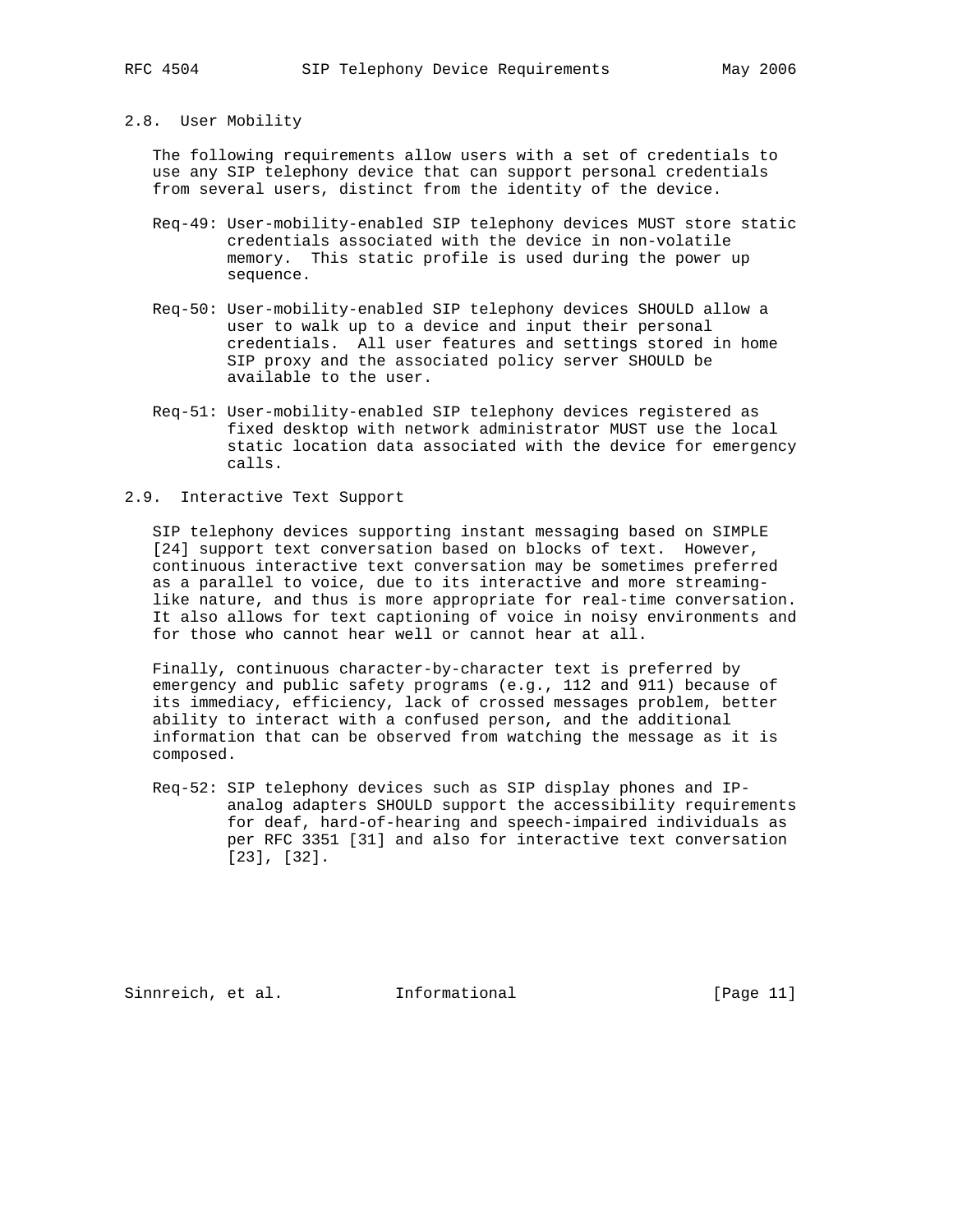- Req-53: SIP telephony devices SHOULD provide a way to input text and to display text through any reasonable method. Built-in user interfaces, standard wired or wireless interfaces, and/or support for text through a web interface are all considered reasonable mechanisms.
- Req-54: SIP telephony devices SHOULD provide an external standard wired or wireless link to connect external input (keyboard, mouse) and display devices.
- Req-55: SIP telephony devices that include a display, or have a facility for connecting an external display, MUST include protocol support as described in RFC 4103 [23] for real-time interactive text.
- Req-56: There may be value in having RFC 4103 support in a terminal also without a visual display. A synthetic voice output for the text conversation may be of value for all who can hear, and thereby provides the opportunity to have a text conversation with other users.
- Req-57: SIP telephony devices MAY provide analog adaptor functionality through an RJ-11 FXS port to support FXS devices. If an RJ-11 (FXS) port is provided, then it MAY support a gateway function from all text-telephone protocols according to ITU-T Recommendation V.18 to RFC 4103 text conversation (in fact, this is encouraged in the near term during the transition to widespread use of SIP telephony devices). If this gateway function is not included or fails, the device MUST pass through all text-telephone protocols according to ITU-T Recommendation V.18, November 2000, in a transparent fashion.
- Req-58: SIP telephony devices MAY provide a 2.5 mm audio port, in portable SIP devices, such as PDAs and various wireless SIP phones.
- 2.10. Other Related Protocols
	- Req-59: SIP telephony devices MUST support the Real-Time Protocol and the Real-Time Control Protocol, RFC 3550 [33]. SIP devices SHOULD use RTCP Extended Reports for logging and reporting on network support for voice quality, RFC 3611 [34] and MAY also support the RTCP summary report delivery [35].

Sinnreich, et al. Informational [Page 12]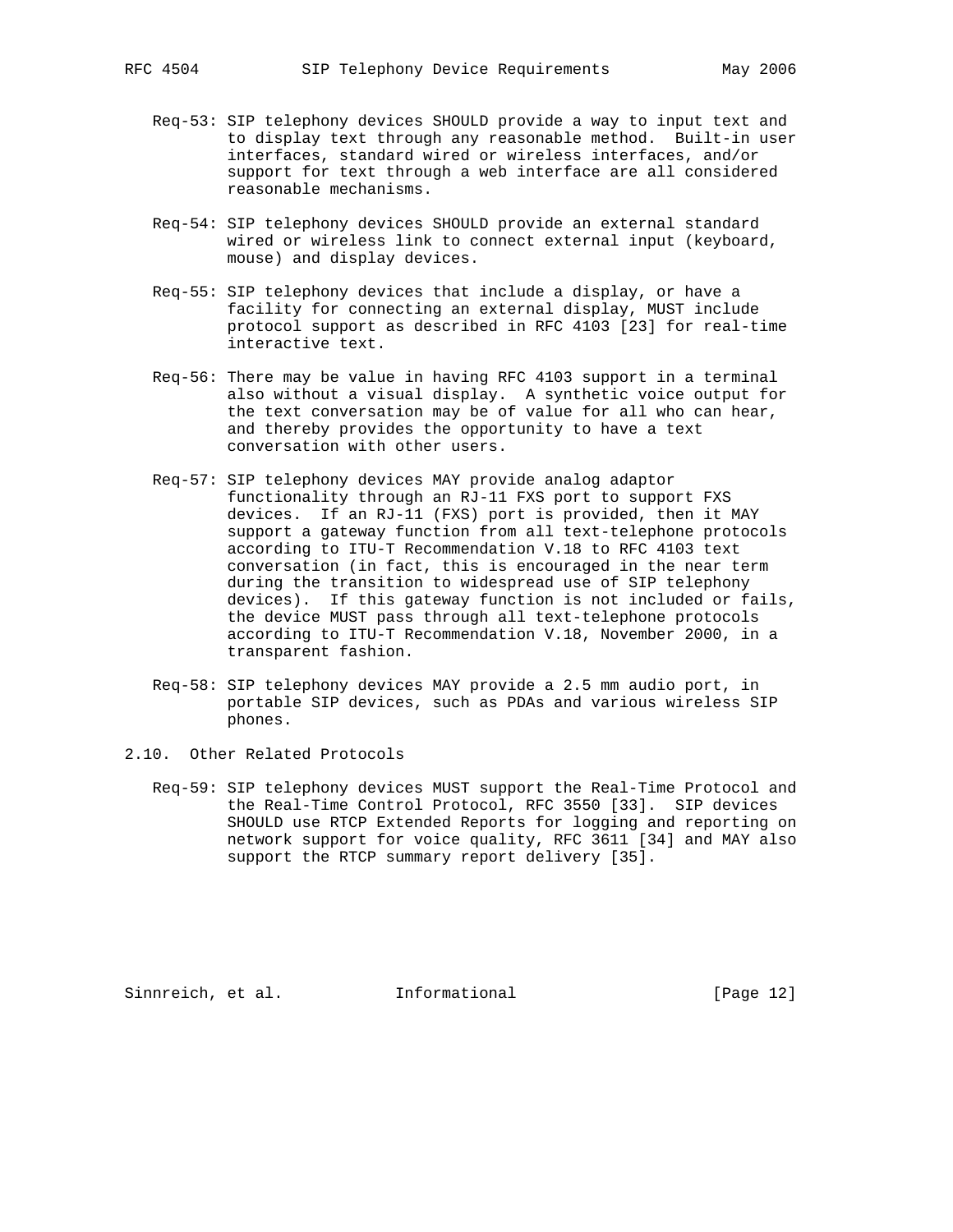- 2.11. SIP Device Security Requirements
	- Req-60: SIP telephony devices MUST support digest authentication as per RFC 3261. In addition, SIP telephony devices MUST support Transport Layer Security (TLS) for secure transport [36] for scenarios where the SIP registrar is located outside the secure, private IP network in which the SIP UA may reside. Note: TLS need not be used in every call, though.
	- Req-61: SIP telephony devices MUST be able to password protect configuration information and administrative functions.
	- Req-62: SIP telephony devices MUST NOT display the password to the user or administrator after it has been entered.
	- Req-63: SIP clients MUST be able to disable remote access, i.e., block incoming Simple Network Management Protocol (SNMP) (where this is supported), HTTP, and other services not necessary for basic operation.
	- Req-64: SIP telephony devices MUST support the option to reject an incoming INVITE where the user-portion of the SIP request URI is blank or does not match a provisioned contact. This provides protection against war-dialer attacks, unwanted telemarketing, and spam. The setting to reject MUST be configurable.
	- Req-65: When TLS is not used, SIP telephony devices MUST be able to reject an incoming INVITE when the message does not come from the proxy or proxies where the client is registered. This prevents callers from bypassing terminating call features on the proxy. For DNS SRV specified proxy addresses, the client must accept an INVITE from all of the resolved proxy IP addresses.
- 2.12. Quality of Service
	- Req-66: SIP devices MUST support the IPv4 Differentiated Services Code Point (DSCP) field for RTP streams as per RFC 2597 [37]. The DSCP setting MUST be configurable to conform with the local network policy.
	- Req-67: If not specifically provisioned, SIP telephony devices SHOULD mark RTP packets with the recommended DSCP for expedited forwarding (codepoint 101110) and mark SIP packets with DSCP AF31 (codepoint 011010).

Sinnreich, et al. Informational [Page 13]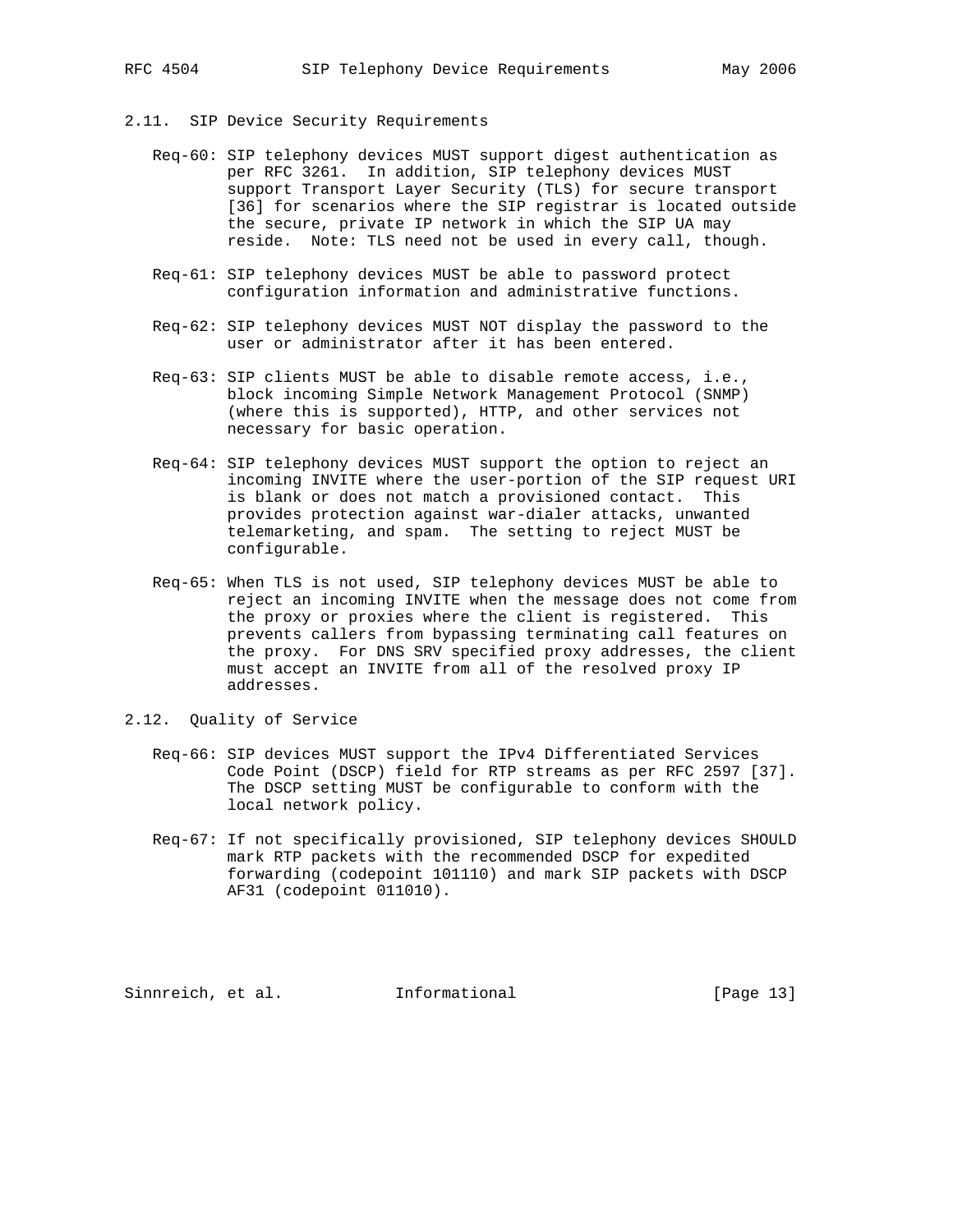- Req-68: SIP telephony devices MAY support Resource Reservation Protocol (RSVP) [38].
- 2.13. Media Requirements
	- Req-69: To simplify the interoperability issues, SIP telephony devices MUST use the first matching codec listed by the receiver if the requested codec is available in the called device. See the offer/answer model in RFC 3261.
	- Req-70: To reduce overall bandwidth, SIP telephony devices MAY support active voice detection and comfort noise generation.
- 2.14. Voice Codecs

 Internet telephony devices face the problem of supporting multiple codecs due to various historic reasons, on how telecom industry players have approached codec implementations and the serious intellectual property and licensing problems associated with most codec types. For example, RFC 3551 [39] lists 17 registered MIME subtypes for audio codecs.

 Ideally, the more codecs can be supported in a SIP telephony device, the better, since it enhances the chances of success during the codec negotiation at call setup and avoids media intermediaries used for codec mediation.

 Implementers interested in a short list MAY, however, support a minimal number of codecs used in wireline Voice over IP (VoIP), and also codecs found in mobile networks for which the SIP UA is targeted. An ordered short list of preferences may look as follows:

- Req-71: SIP telephony devices SHOULD support Audio/Video Transport (AVT) payload type 0 (G.711 uLaw) as in [40] and its Annexes 1 and 2.
- Req-72: SIP telephony devices SHOULD support the Internet Low Bit Rate codec (iLBC) [41], [42].
- Req-73: Mobile SIP telephony devices MAY support codecs found in various wireless mobile networks. This can avoid codec conversion in network-based intermediaries.
- Req-74: SIP telephony devices MAY support a small set of special purpose codecs, such as G.723.1, where low bandwidth usage is needed (for dial-up Internet access), Speex [43], or G.722 for high-quality audio conferences.

Sinnreich, et al. 1nformational [Page 14]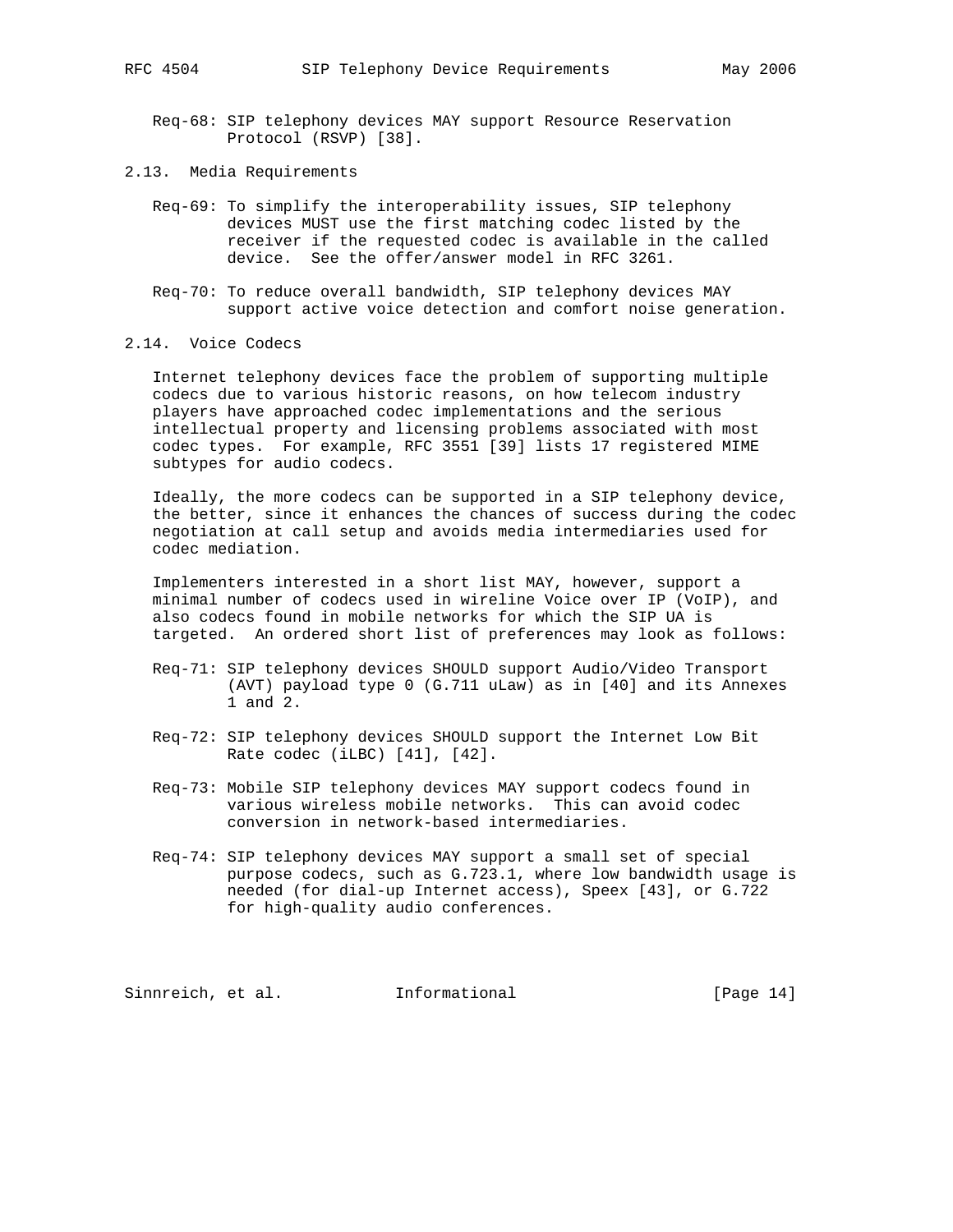Req-75: SIP telephony devices MAY support G.729 and its annexes. Note: The G.729 codec is included here for backward compatibility only, since the iLBC and the G.723.1 codecs are preferable in bandwidth-constrained environments.

> Note: The authors believe the Internet Low Bit Rate codec (iLBC) should be the default codec for Internet telephony.

 A summary count reveals up to 25 and more voice codec types currently in use. The authors believe there is also a need for a single multi-rate Internet codec, such as Speex or similar that can effectively be substituted for all of the multiple legacy G.7xx codec types, such as G.711, G.729, G.723.1, G.722, etc., for various data rates, thus avoiding the complexity and cost to implementers and service providers alike who are burdened by supporting so many codec types, besides the licensing costs.

- 2.15. Telephony Sound Requirements
	- Req-76: SIP telephony devices SHOULD comply with the handset receive comfort noise requirements outlined in the ANSI standards [44], [45].
	- Req-77: SIP telephony devices SHOULD comply with the stability or minimum loss defined in ITU-T G.177.
	- Req-78: SIP telephony devices MAY support a full-duplex speakerphone function with echo and side tone cancellation. The design of high-quality side tone cancellation for desktop IP phones, laptop computers, and PDAs is outside the scope of this memo.
	- Req-79: SIP telephony device MAY support different ring tones based on the caller identity.
- 2.16. International Requirements
	- Req-80: SIP telephony devices SHOULD indicate the preferred language [46] using User Agent capabilities [26].
	- Req-81: SIP telephony devices intended to be used in various language settings MUST support other languages for menus, help, and labels.

Sinnreich, et al. Informational [Page 15]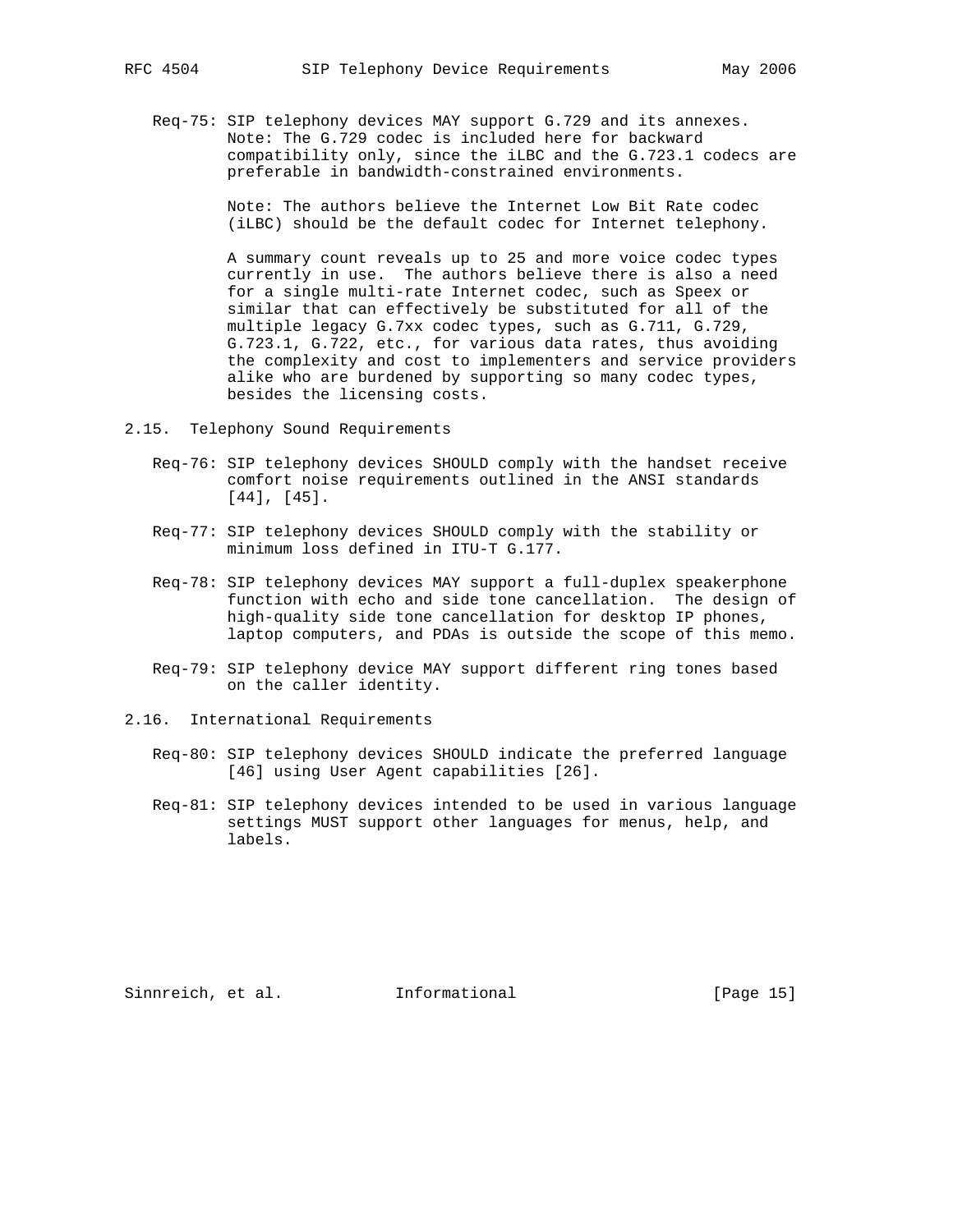2.17. Support for Related Applications

 The following requirements apply to functions placed in the SIP telephony device.

- Req-82: SIP telephony devices that have a large display and support presence SHOULD display a buddy list [24].
- Req-83: SIP telephony devices MAY support Lightweight Directory Access Protocol (LDAP) for client-based directory lookup.
- Req-84: SIP telephony devices MAY support a phone setup where a URL is automatically dialed when the phone goes off-hook.
- 2.18. Web-Based Feature Management
	- Req-85: SIP telephony devices SHOULD support an internal web server to allow users the option to manually configure the phone and to set up personal phone applications such as the address book, speed-dial, ring tones, and, last but not least, the call handling options for the various lines and aliases, in a user-friendly fashion. Web pages to manage the SIP telephony device SHOULD be supported by the individual device, or MAY be supported in managed networks from centralized web servers linked from a URI.

 Managing SIP telephony devices SHOULD NOT require special client software on the PC or require a dedicated management console. SIP telephony devices SHOULD support https transport for this purpose.

 In addition to the Web Based Feature Management requirement, the device MAY have an SNMP interface for monitoring and management purposes.

2.19. Firewall and NAT Traversal

 The following requirements allow SIP clients to properly function behind various firewall architectures.

 Req-86: SIP telephony devices SHOULD be able to operate behind a static Network Address Translation/Port Address Translation (NAPT) device. This implies the SIP telephony device SHOULD be able to 1) populate SIP messages with the public, external address of the NAPT device; 2) use symmetric UDP or TCP for signaling; and 3) use symmetric RTP [47].

Sinnreich, et al. Informational [Page 16]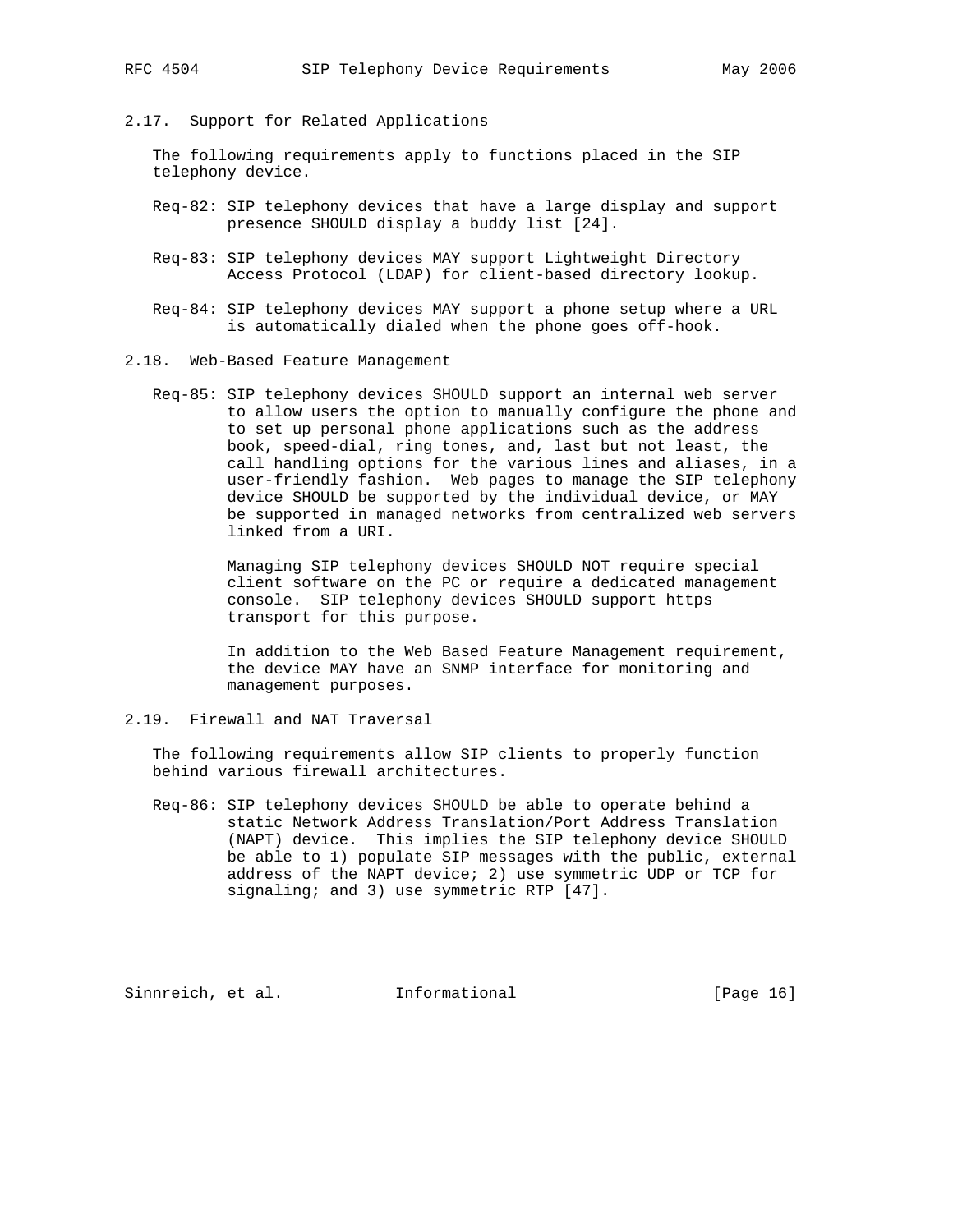Req-87: SIP telephony devices SHOULD support the Simple Traversal of UDP through NATs (STUN) protocol [48] for determining the NAPT public external address. A classification of scenarios and NATs where STUN is effective is reported in [49]. Detailed call flows for interactive connectivity establishment (ICE) [50] are given in [51].

> Note: Developers are strongly advised to follow the document on best current practices for NAT traversal for SIP [51].

- Req-88: SIP telephony devices MAY support UPnP (http://www.upnp.org/) for local NAPT traversal. Note that UPnP does not help if there is NAPT in the network of the service provider.
- Req-89: SIP telephony devices MUST be able to limit the ports used for RTP to a provisioned range.
- 2.20. Device Interfaces
	- Req-90: SIP telephony devices MUST support two types of addressing capabilities, to enable end users to "dial" either phone numbers or URIs.
- Req-91: SIP telephony devices MUST have a telephony-like dial-pad and MAY have telephony-style buttons such as mute, redial, transfer, conference, hold, etc. The traditional telephony dial-pad interface MAY appear as an option in large-screen telephony devices using other interface models, such as Push-To-Talk in mobile phones and the Presence and IM graphical user interface (GUI) found in PCs, PDAs, mobile phones, and cordless phones.
	- Req-92: SIP telephony devices MUST have a convenient way for entering SIP URIs and phone numbers. This includes all alphanumeric characters allowed in legal SIP URIs. Possible approaches include using a web page, display and keyboard entry, type ahead, or graffiti for PDAs.
	- Req-93: SIP telephony devices should allow phone number entry in human-friendly fashion, with the usual separators and brackets between digits and digit groups.

Sinnreich, et al. Informational [Page 17]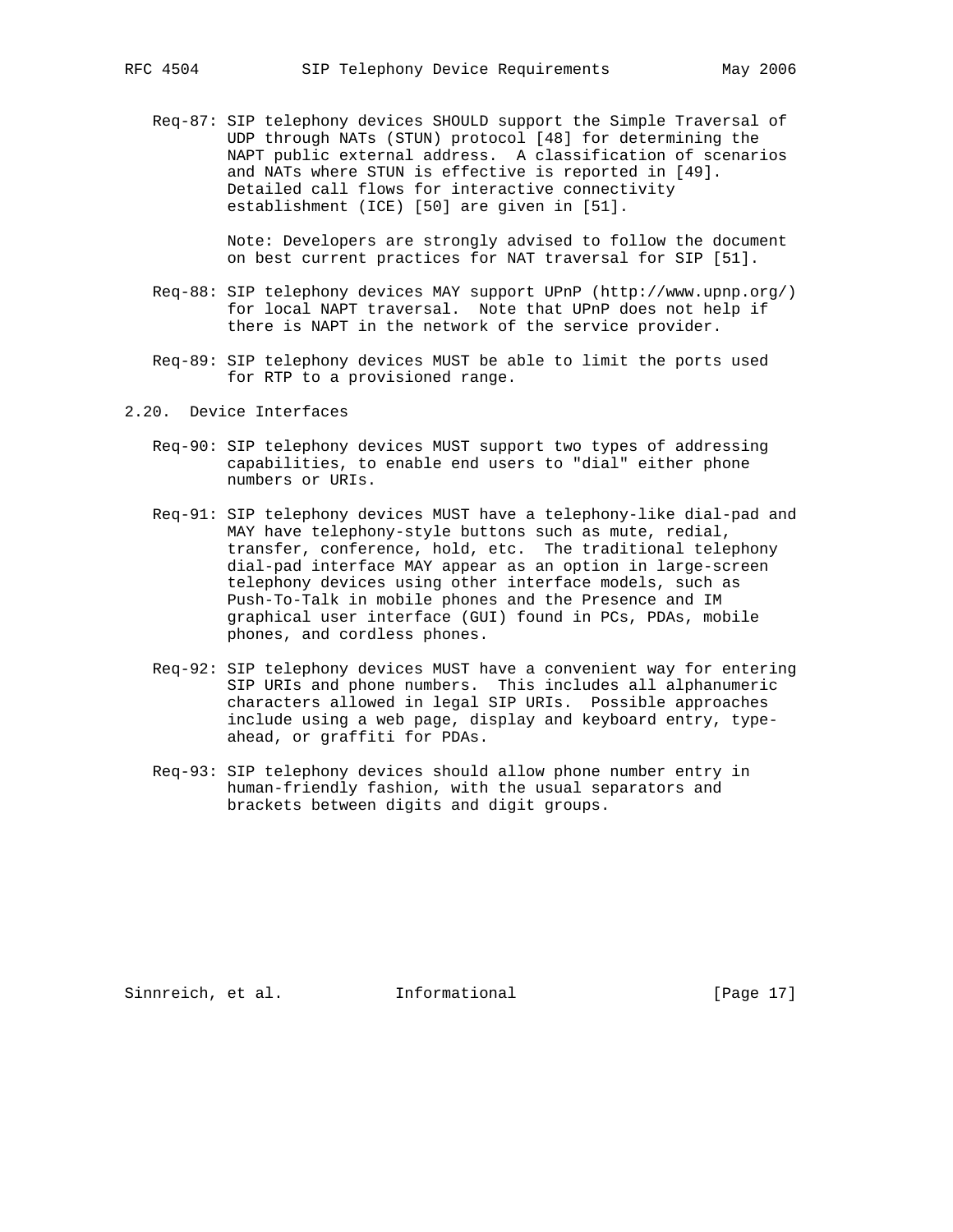## 3. Glossary and Usage for the Configuration Settings

 SIP telephony devices are quite complex, and their configuration is made more difficult by the widely diverse use of technical terms for the settings. We present here a glossary of the most common settings and some of the more widely used values for some settings.

 Settings are the information on a SIP UA that it needs so as to be a functional SIP endpoint. The settings defined in this document are not intended to be a complete listing of all possible settings. It MUST be possible to add vendor-specific settings.

 The list of available settings includes settings that MUST, SHOULD, or MAY be used by all devices (when present) and that make up the common denominator that is used and understood by all devices. However, the list is open to vendor-specific extensions that support additional settings, which enable a rich and valuable set of features.

 Settings MAY be read-only on the device. This avoids the misconfiguration of important settings by inexperienced users generating service cost for operators. The settings provisioning process SHOULD indicate which settings can be changed by the end user and which settings should be protected.

 In order to achieve wide adoption of any settings format, it is important that it should not be excessive in size for modest devices to use it. Any format SHOULD be structured enough to allow flexible extensions to it by vendors. Settings may belong to the device or to a SIP service provider and the Address of Record (AOR) registered there. When the device acts in the context of an AOR, it will first try to look up a setting in the AOR context. If the setting cannot be found in that context, the device will try to find the setting in the device context. If that also fails, the device MAY use a default value for the setting.

 The examples shown here are just of informational nature. Other documents may specify the syntax and semantics for the respective settings.

### 3.1. Device ID

 A device setting MAY include some unique identifier for the device it represents. This MAY be an arbitrary device name chosen by the user, the MAC address, some manufacturer serial number, or some other unique piece of data. The Device ID SHOULD also indicate the ID type.

Example: DeviceId="000413100A10;type=MAC"

Sinnreich, et al. 1nformational [Page 18]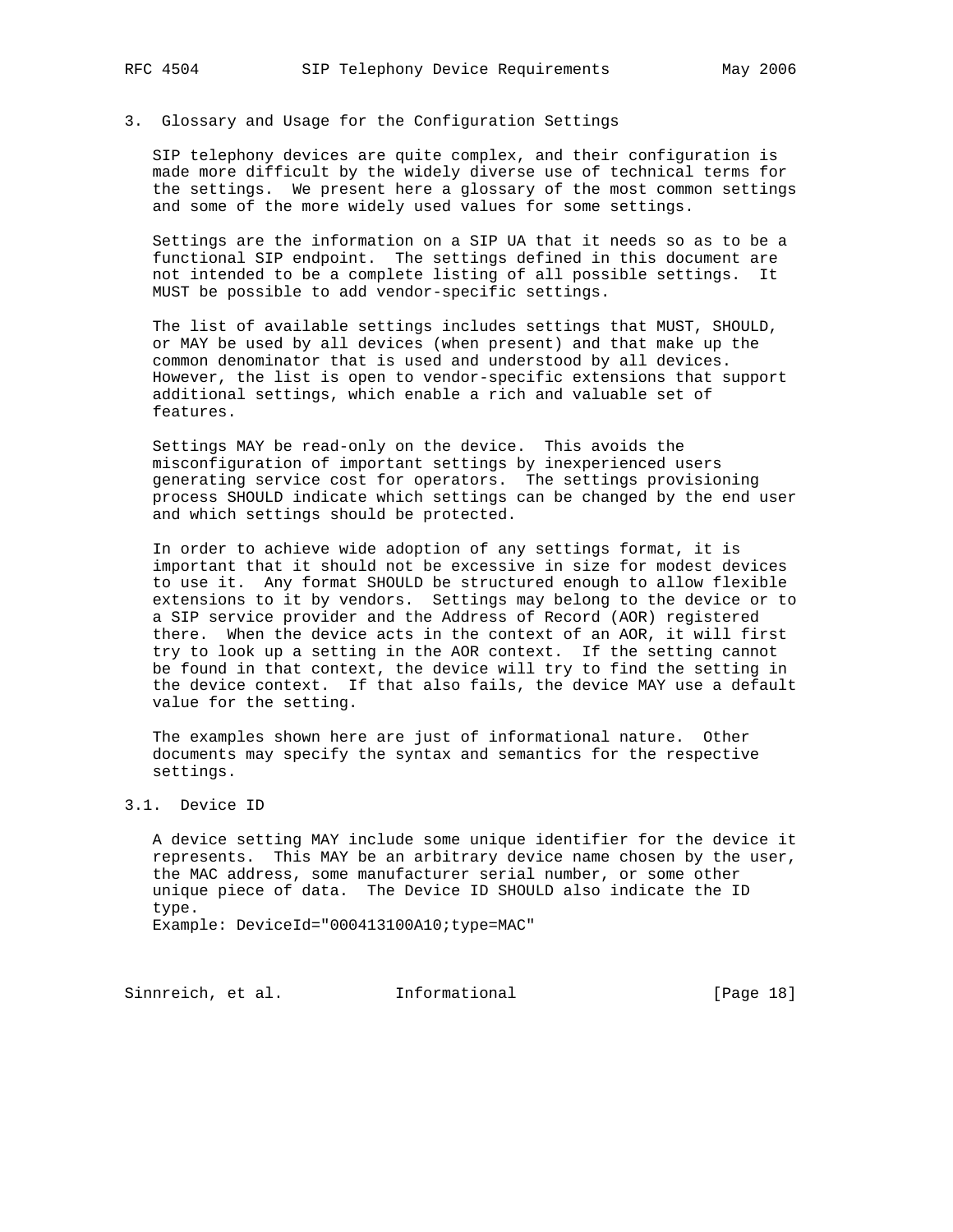## 3.2. Signaling Port

 The port that will be used for a specific transport protocol for SIP MAY be indicated with the SIP ports setting. If this setting is omitted, the device MAY choose any port within a range as specified in 3.3. For UDP, the port may also be used for sending requests so that NAT devices will be able to route the responses back to the UA. Example: SIPPort="5060;transport=UDP"

### 3.3. RTP Port Range

 A range of port numbers MUST be used by a device for the consecutive pairs of ports that MUST be used to receive audio and control information (RTP and RTCP) for each concurrent connection. Sometimes this is required to support firewall traversal, and it helps network operators to identify voice packets. Example: RTPPorts="50000-51000"

### 3.4. Quality of Service

 The Quality of Service (QoS) settings for outbound packets SHOULD be configurable for network packets associated with call signaling (SIP) and media transport (RTP/RTCP). These settings help network operators in identifying voice packets in their network and allow them to transport them with the required QoS. The settings are independently configurable for the different transport layers and signaling, media, or administration. The QoS settings SHOULD also include the QoS mechanism.

 For both categories of network traffic, the device SHOULD permit configuration of the type of service settings for both layer 3 (IP DiffServ) and layer 2 (for example, IEEE  $802.1D/Q$ ) of the network protocol stack.

Example: RTPQoS="0xA0;type=DiffSrv,5;type=802.1DQ;vlan=324"

## 3.5. Default Call Handling

 All of the call handling settings defined below can be defined here as default behaviors.

### 3.5.1. Outbound Proxy

 The outbound proxy for a device MAY be set. The setting MAY require that all signaling packets MUST be sent to the outbound proxy or that only in the case when no route has been received the outbound proxy MUST be used. This ensures that application layer gateways are in

Sinnreich, et al. Informational [Page 19]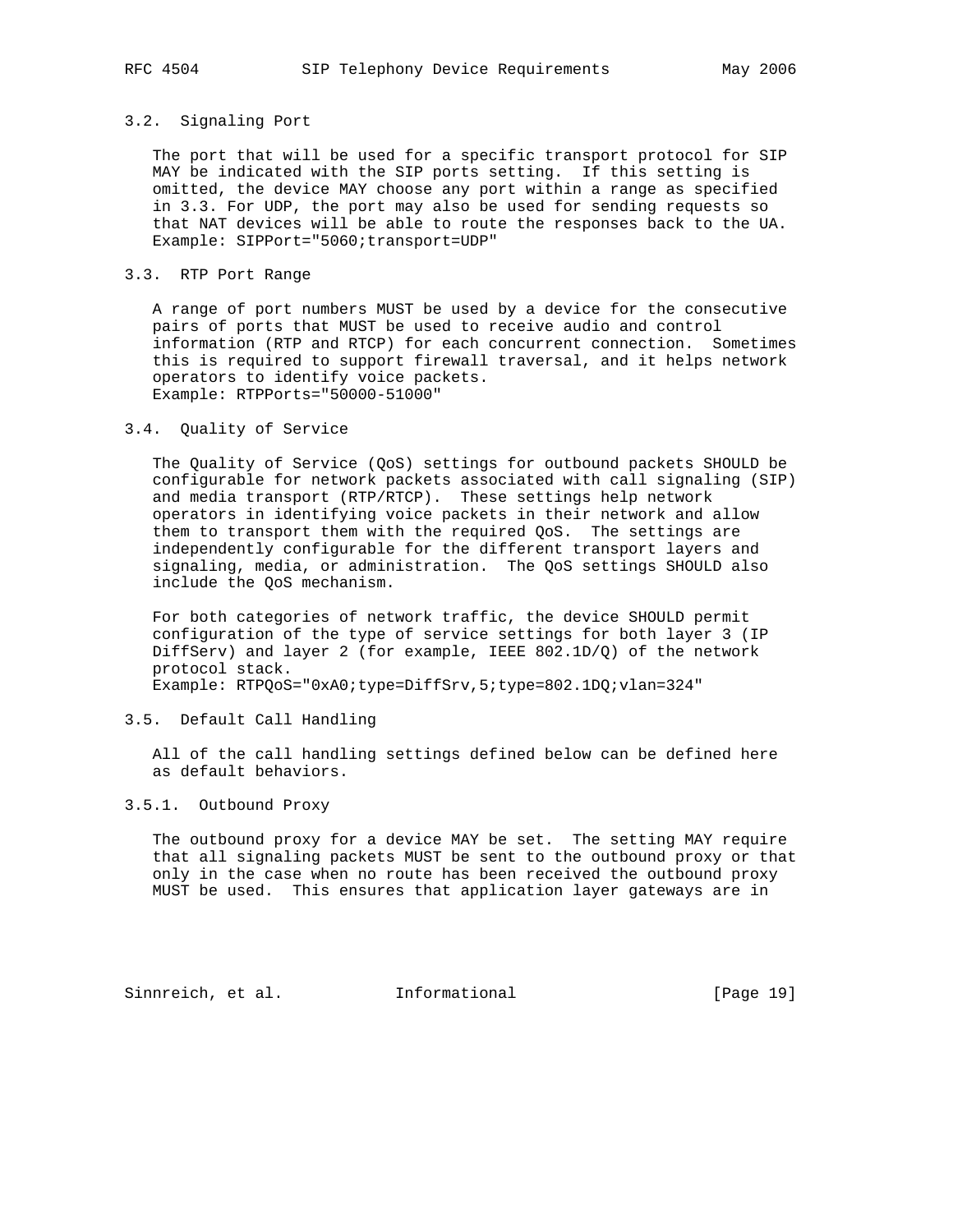the signaling path. The second requirement allows the optimization of the routing by the outbound proxy. Example: OutboundProxy="sip:nat.proxy.com"

3.5.2. Default Outbound Proxy

 The default outbound proxy SHOULD be a global setting (not related to a specific line). Example: DefaultProxy="sip:123@proxy.com"

3.5.3. SIP Session Timer

 The re-invite timer allows User Agents to detect broken sessions caused by network failures. A value indicating the number of seconds for the next re-invite SHOULD be used if provided. Example: SessionTimer="600;unit=seconds"

3.6. Telephone Dialing Functions

 As most telephone users are used to dialing digits to indicate the address of the destination, there is a need for specifying the rule by which digits are transformed into a URI (usually SIP URI or TEL URI).

3.6.1. Phone Number Representations

 SIP phones need to understand entries in the phone book of the most common separators used between dialed digits, such as spaces, angle and round brackets, dashes, and dots. Example: A phonebook entry of "+49(30)398.33-401" should be translated into "+493039833401".

3.6.2. Digit Maps and/or the Dial/OK Key

 A SIP UA needs to translate user input before it can generate a valid request. Digit maps are settings that describe the parameters of this process. If present, digit maps define patterns that when matched define the following:

- 1) A rule by which the endpoint can judge that the user has completed dialing, and
- 2) A rule to construct a URI from the dialed digits, and optionally
- 3) An outbound proxy to be used in routing the SIP INVITE.

 A critical timer MAY be provided that determines how long the device SHOULD wait before dialing if a dial plan contains a T (Timer) character. It MAY also provide a timer for the maximum elapsed time that SHOULD pass before dialing if the digits entered by the user

Sinnreich, et al. 1nformational [Page 20]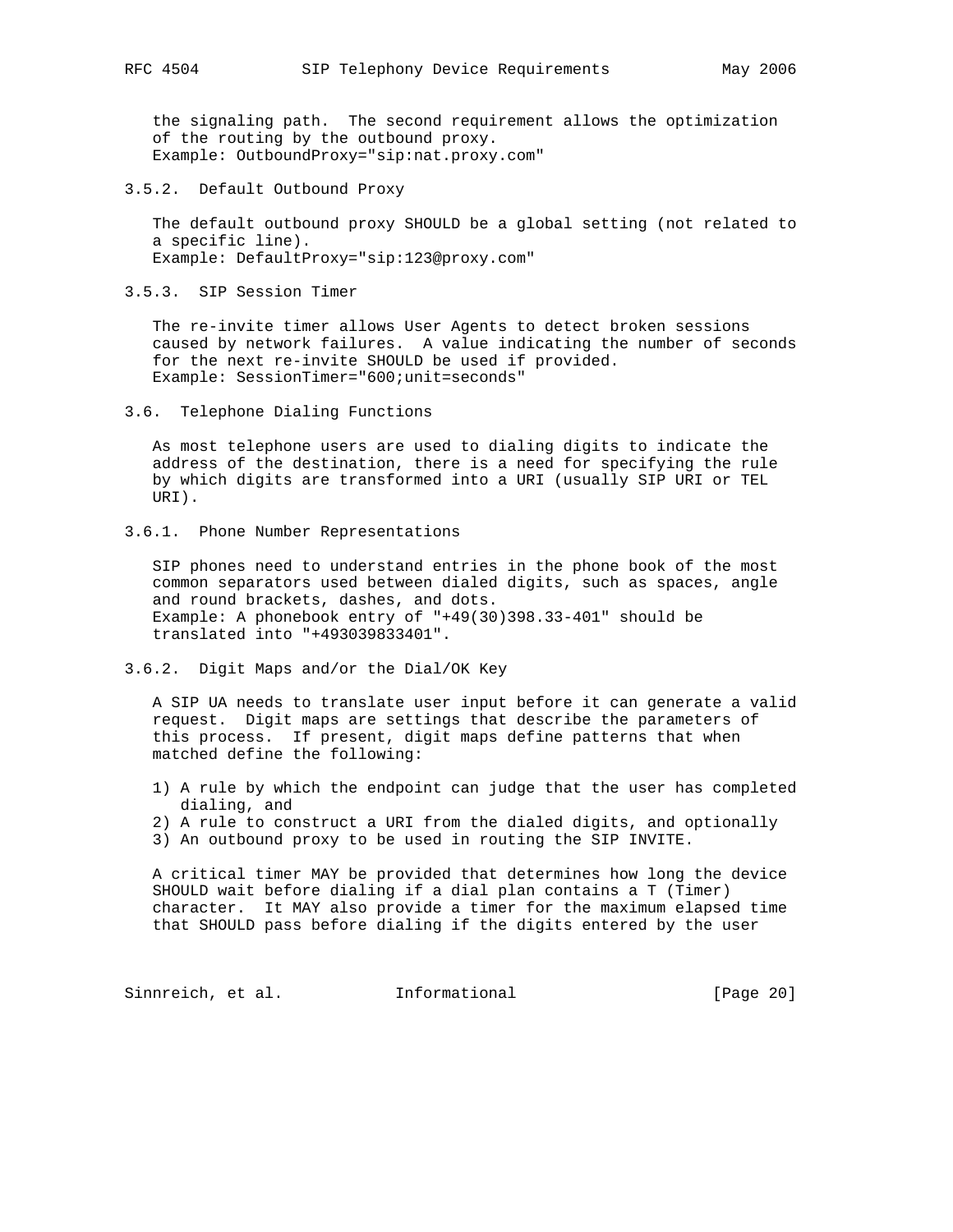match no dial plan. If the UA has a Dial or OK key, pressing this key will override the timer setting.

 SIP telephony devices SHOULD have a Dial/OK key. After sending a request, the UA SHOULD be prepared to receive a 484 Address Incomplete response. In this case, the UA should accept more user input and try again to dial the number.

 An example digit map could use regular expressions like in DNS NAPTR (RFC 2915) to translate user input into a SIP URL. Additional replacement patterns like "d" could insert the domain name of the used AOR. Additional parameters could be inserted in the flags portion of the substitution expression. A list of those patterns would make up the dial plan:

```
 |^([0-9]*)#$|sip:\1@\d;user=phone|outbound=proxy.com
*([a-zA-Z0-9&=+\S,'?\\-.!~*'()%]+@.+)|sip:\1|
\hat{\zeta}([a-zA-Z0-9&=+\$,;?\-_.!~*'()%]+)$|sip:\1@\d|
|\hat{\cdot}|.*)$|sip:\1@\d|timeout=5
```
#### 3.6.3. Default Digit Map

 The SIP telephony device SHOULD support the configuration of a default digit map. If the SIP telephony device does not support digit maps, it SHOULD at least support a default digit map rule to construct a URI from digits. If the endpoint does support digit maps, this rule applies if none of the digit maps match.

 For example, when a user enters "12345", the UA might send the request to "sip:12345@proxy.com;user=phone" after the user presses the OK key.

#### 3.7. SIP Timer Settings

 The parameters for SIP (like timer T1) and other related settings MAY be indicated. An example of usage would be the reduction of the DNS SRV failover time. Example: SIPTimer="t1=100;unit=ms"

Note: The timer settings can be included in the digit map.

### 3.8. Audio Codecs

 In some cases, operators want to control which codecs may be used in their network. The desired subset of codecs supported by the device SHOULD be configurable along with the order of preference. Service providers SHOULD have the possibility of plugging in their own codecs

Sinnreich, et al. Informational [Page 21]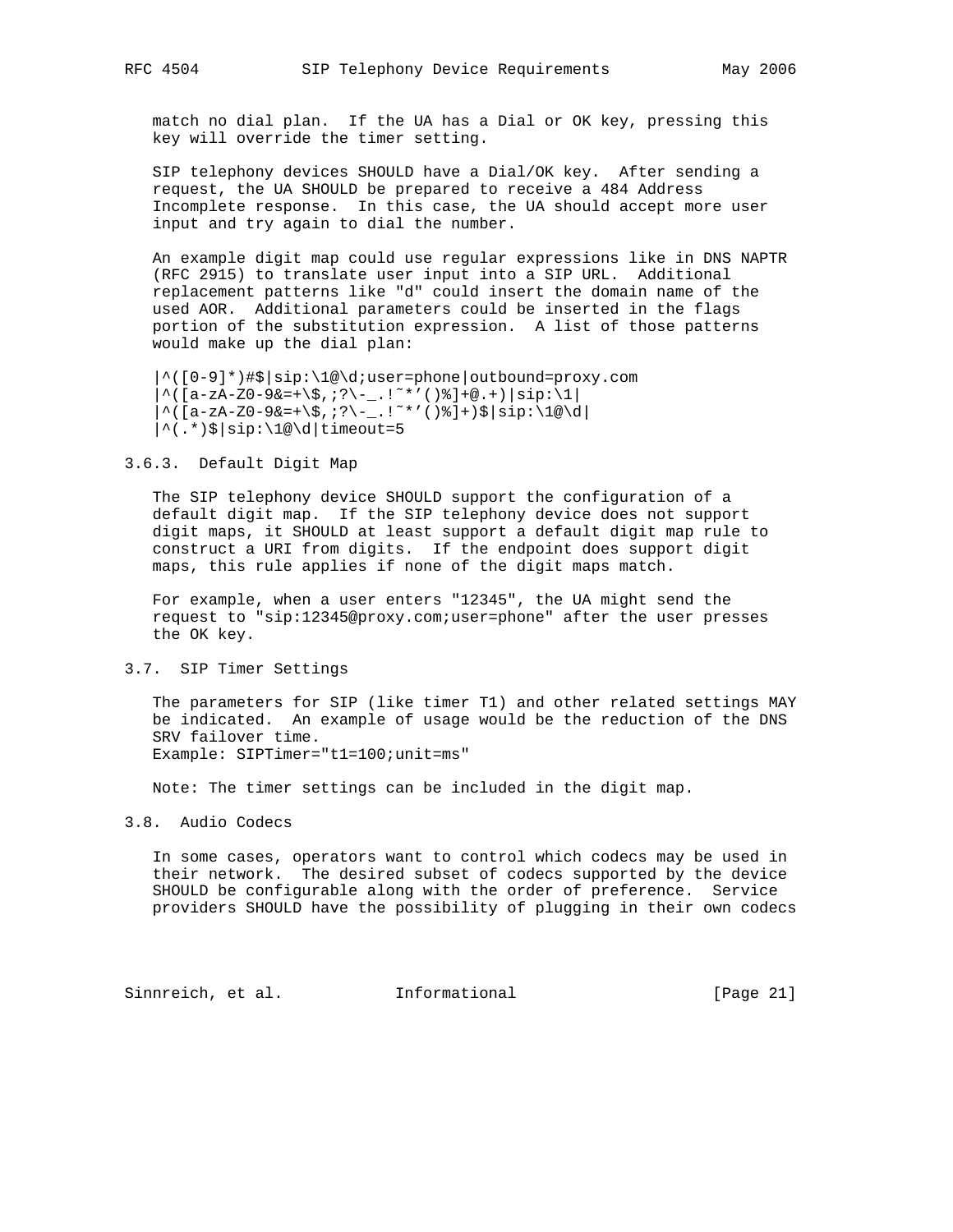of choice. The codec settings MAY include the packet length and other parameters like silence suppression or comfort noise generation.

 The set of available codecs will be used in the codec negotiation according to RFC 3264. Example: Codecs="speex/8000;ptime=20;cng=on,gsm;ptime=30"

 The settings MUST include hints about privacy for audio using Secure Realtime Transport Protocol (SRTP) that either mandate or encourage the usage of secure RTP. Example: SRTP="mandatory"

## 3.9. DTMF Method

 Keyboard interaction can be indicated with in-band tones or preferably with out-of-band RTP packets (RFC 2833 [13]). The method for sending these events SHOULD be configurable with the order of precedence. Settings MAY include additional parameters like the content-type that should be used. Example: DTMFMethod="INFO;type=application/dtmf, RFC2833".

#### 3.10. Local and Regional Parameters

 Certain settings are dependent upon the regional location for the daylight saving time rules and for the time zone.

 Time Zone and UTC Offset: A time zone MAY be specified for the user. Where one is specified; it SHOULD use the schema used by the Olson Time One database [52].

 Examples of the database naming scheme are Asia/Dubai or America/Los Angeles where the first part of the name is the continent or ocean and the second part is normally the largest city in that time zone. Optional parameters like the UTC offset may provide additional information for UAs that are not able to map the time zone information to a internal database. Example: TimeZone="Asia/Dubai;offset=7200"

### 3.11. Time Server

 A time server SHOULD be used. DHCP is the preferred way to provide this setting. Optional parameters may indicate the protocol that SHOULD be used for determining the time. If present, the DHCP time server setting has higher precedence than the time server setting. Example: TimeServer="12.34.5.2;protocol=NTP"

Sinnreich, et al. Informational [Page 22]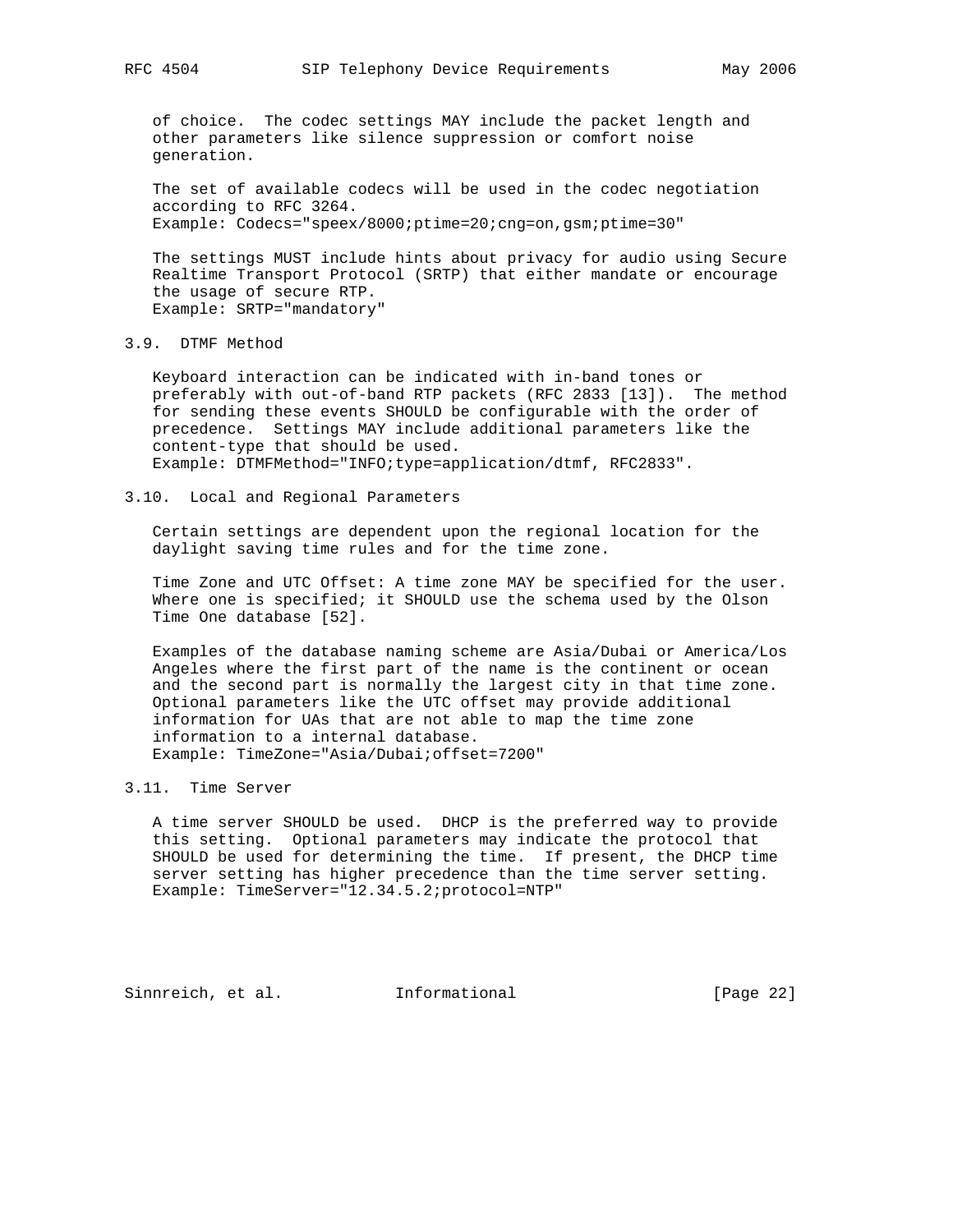3.12. Language

 Setting the correct language is important for simple installation around the globe.

 A language setting SHOULD be specified for the whole device. Where it is specified, it MUST use the codes defined in RFC 3066 to provide some predictability. Example: Language="de"

 It is recommended to set the language as writable, so that the user MAY change this. This setting SHOULD NOT be AOR related.

 A SIP UA MUST be able to parse and accept requests containing international characters encoded as UTF-8 even if it cannot display those characters in the user interface.

3.13. Inbound Authentication

 SIP allows a device to limit incoming signaling to those made by a predefined set of authorized users from a list and/or with valid passwords. Note that the inbound proxy from most service providers may also support the screening of incoming calls, but in some cases users may want to have control in the SIP telephony device for the screening.

 A device SHOULD support the setting as to whether authentication (on the device) is required and what type of authentication is required. Example: InboundAuthentication="digest;pattern=\*"

 If inbound authentication is enabled, then a list of allowed users and credentials to call this device MAY be used by the device. The credentials MAY contain the same data as the credentials for an AOR (i.e., URL, user, password digest, and domain). This applies to SIP control signaling as well as call initiation.

3.14. Voice Message Settings

 Various voice message settings require the use of URIs for the service context as specified in RFC 3087 [53].

 The message waiting indicator (MWI) address setting controls where the client SHOULD SUBSCRIBE to a voice message server and what MWI summaries MAY be displayed [9]. Example: MWISubscribe="sip:mailbox01@media.proxy.com"

Sinnreich, et al. Informational [Page 23]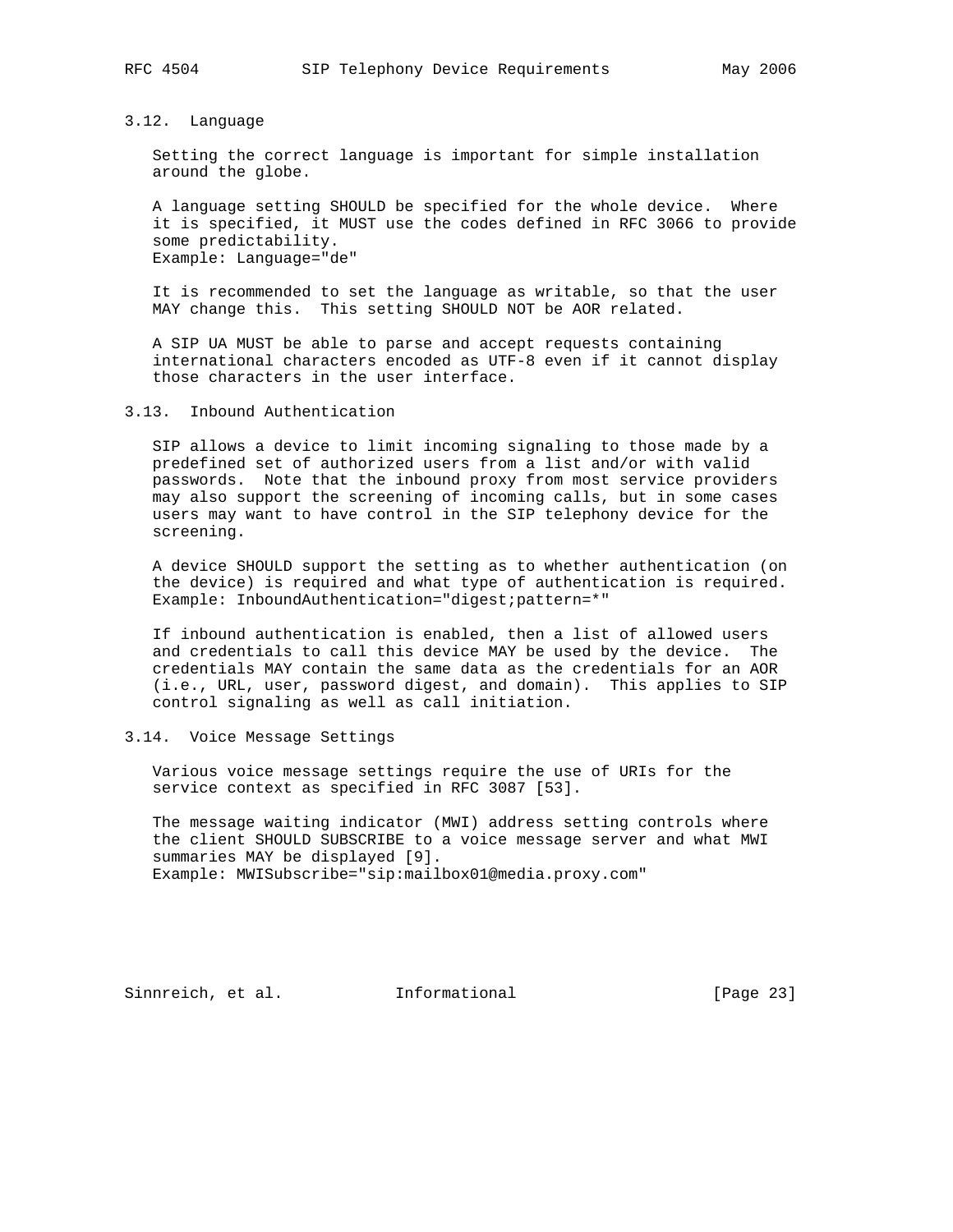User Agents SHOULD accept MWI information carried by SIP MESSAGE without prior subscription. This way the setup of voice message settings can be avoided.

3.15. Phonebook and Call History

 The UA SHOULD have a phonebook and keep a history of recent calls. The phonebook SHOULD save the information in permanent memory that keeps the information even after restarting the device or save the information in an external database that permanently stores the information.

3.16. User-Related Settings and Mobility

 A device MAY specify the user that is currently registered on the device. This SHOULD be an address-of-record URL specified in an AOR definition.

 The purpose of specifying which user is currently assigned to this device is to provide the device with the identity of the user whose settings are defined in the user section. This is primarily interesting with regards to user roaming. Devices MAY allow users to sign on to them and then request that their particular settings be retrieved. Likewise, a user MAY stop using a device and want to disable their AOR while not present. For the device to understand what to do, it MUST have some way of identifying users and knowing which user is currently using it. By separating the user and device properties, it becomes clear what the user wishes to enable or to disable. Providing an identifier in the configuration for the user gives an explicit handle for the user. For this to work, the device MUST have some way of identifying users and knowing which user is currently assigned to it.

 One possible scenario for roaming is an agent who has definitions for several AORs (e.g., one or more personal AORs and one for each executive for whom the administrator takes calls) that they are registered for. If the agent goes to the copy room, they would sign on to a device in that room and their user settings including their AOR would roam with them.

 The alternative to this is to require the agent to individually configure each of the AORs (this would be particularly irksome using standard telephone button entry).

 The management of user profiles, aggregation of user or device AOR, and profile information from multiple management sources are configuration server concerns that are out of the scope of this document. However, the ability to uniquely identify the device and

Sinnreich, et al. 1nformational [Page 24]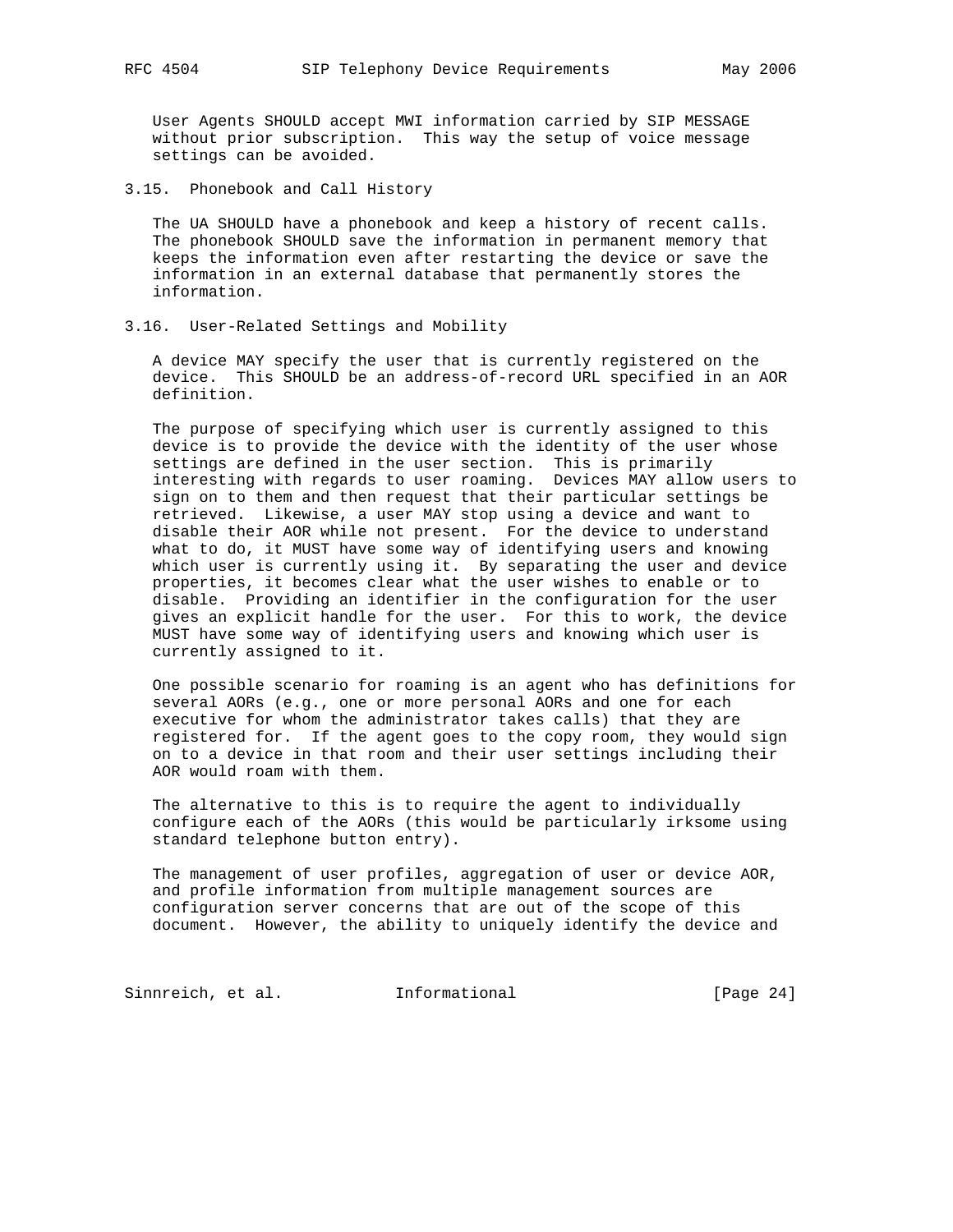user within the configuration data enables easier server-based as well as local (i.e., on the device) configuration management of the configuration data.

3.17. AOR-Related Settings

 SIP telephony devices MUST use the AOR-related settings, as specified here.

 There are many properties which MAY be associated with or SHOULD be applied to the AOR or signaling addressed to or from the AOR. AORs MAY be defined for a device or a user of the device. At least one AOR MUST be defined in the settings; this MAY pertain to either the device itself or the user. Example: AOR="sip:12345@proxy.com"

 It MUST be possible to specify at least one set of domain, user name, and authentication credentials for each AOR. The user name and authentication credentials are used for authentication challenges.

#### 3.18. Maximum Connections

 A setting defining the maximum number of simultaneous connections that a device can support MUST be used by the device. The endpoint might have some maximum limit, most likely determined by the media handling capability. The number of simultaneous connections may be also limited by the access bandwidth, such as of DSL, cable, and wireless users. Other optional settings MAY include the enabling or disabling of call waiting indication.

 A SIP telephony device MAY support at least two connections for three-way conference calls that are locally hosted. Example: MaximumConnections="2;cwi=false;bw=128".

 See the recent work on connection reuse [54] and the guidelines for connection-oriented transport for SIP [55].

#### 3.19. Automatic Configuration and Upgrade

 Automatic SIP telephony device configuration SHOULD use the processes and requirements described in [56]. The user name or the realm in the domain name SHOULD be used by the configuration server to automatically configure the device for individual- or group-specific settings, without any configuration by the user. Image and service data upgrades SHOULD also not require any settings by the user.

Sinnreich, et al. Informational [Page 25]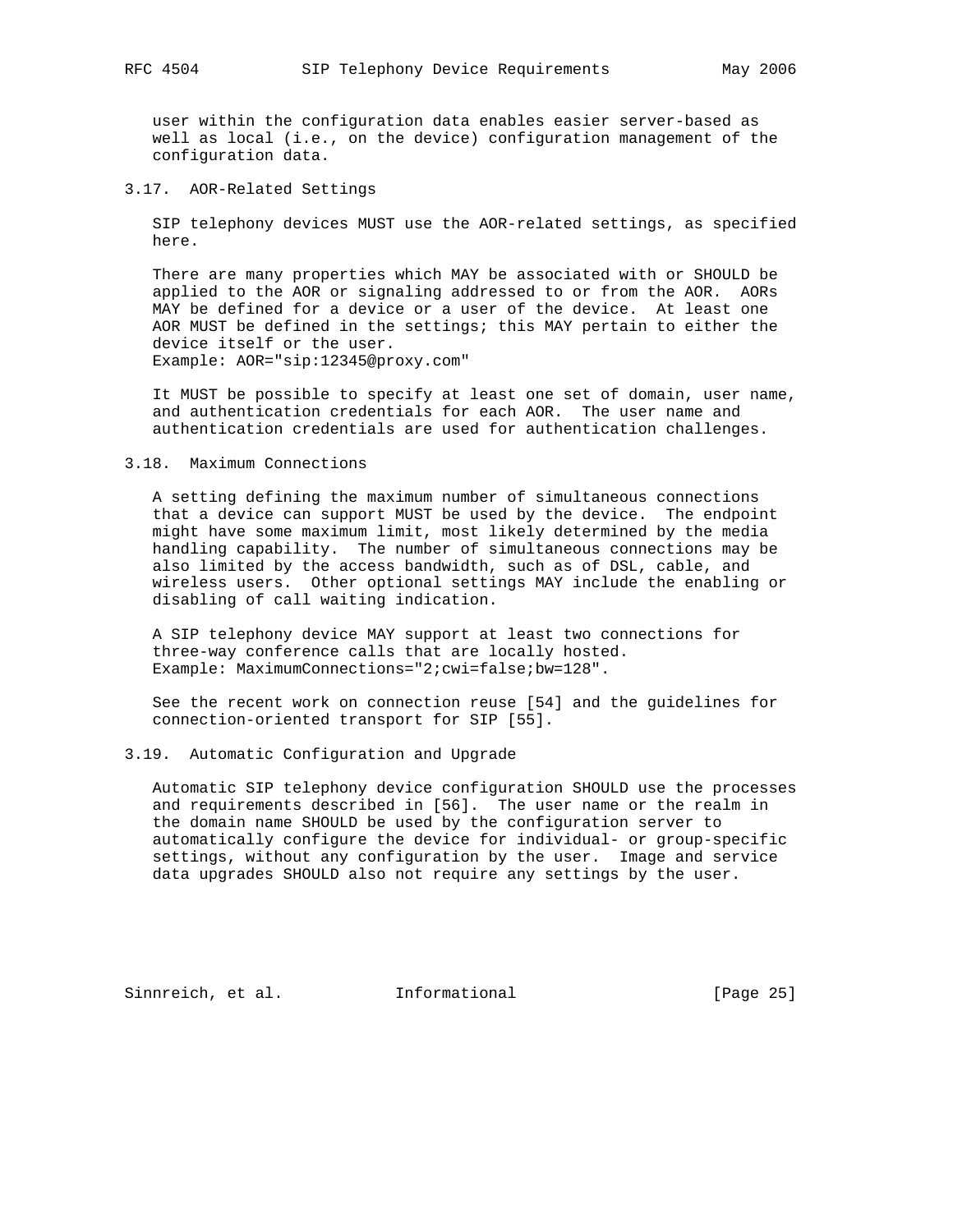# 3.20. Security Configurations

 The device configuration usually contains sensitive information that MUST be protected. Examples include authentication information, private address books, and call history entries. Because of this, it is RECOMMENDED to use an encrypted transport mechanism for configuration data. Where devices use HTTP, this could be TLS.

 For devices which use FTP or TFTP for content delivery this can be achieved using symmetric key encryption.

 Access to retrieving configuration information is also an important issue. A configuration server SHOULD challenge a subscriber before sending configuration information.

 The configuration server SHOULD NOT include passwords through the automatic configuration process. Users SHOULD enter the passwords locally.

- 4. Security Considerations
- 4.1. Threats and Problem Statement

 While Section 2.11 states the minimal security requirements and NAT/firewall traversal that have to be met respectively by SIP telephony devices, developers and network managers have to be aware of the larger context of security for IP telephony, especially for those scenarios where security may reside in other parts of SIP enabled networks.

 Users of SIP telephony devices are exposed to many threats [57] that include but are not limited to fake identity of callers, telemarketing, spam in IM, hijacking of calls, eavesdropping, and learning of private information such as the personal phone directory, user accounts and passwords, and the personal calling history. Various denial of service (DoS) attacks are possible, such as hanging up on other people's conversations or contributing to DoS attacks of others.

 Service providers are also exposed to many types of attacks that include but are not limited to theft of service by users with fake identities, DoS attacks, and the liabilities due to theft of private customer data and eavesdropping in which poorly secured SIP telephony devices or especially intermediaries such as stateful back-to-back user agents with media (B2BUA) may be implicated.

Sinnreich, et al. Informational [Page 26]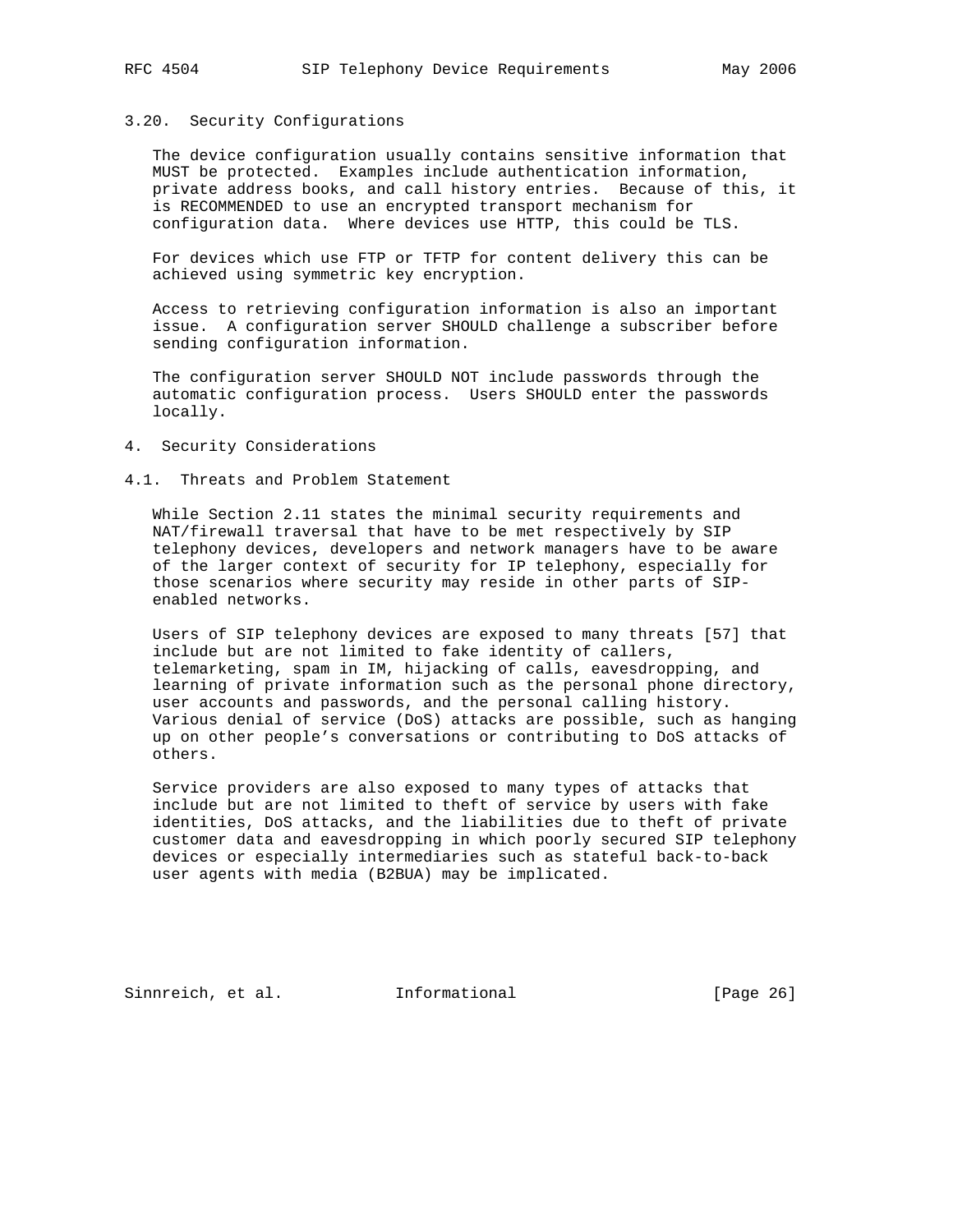SIP security is a hard problem for several reasons:

- o Peers can communicate across domains without any pre-arranged trust relationship.
- o There may be many intermediaries in the signaling path.
- o Multiple endpoints can be involved in such telephony operations as forwarding, forking, transfer, or conferencing.
- o There are seemingly conflicting service requirements when supporting anonymity, legal intercept, call trace, and privacy.
- o Complications arise from the need to traverse NATs and firewalls.

 There are a large number of deployment scenarios in enterprise networks, using residential networks and employees using Virtual Private Network (VPN) access to the corporate network when working from home or while traveling. There are different security scenarios for each. The security expectations are also very different, say, within an enterprise network or when using a laptop in a public wireless hotspot, and it is beyond the scope of this memo to describe all possible scenarios in detail.

 The authors believe that adequate security for SIP telephony devices can be best implemented within protected networks, be they private IP networks or service provider SIP-enabled networks where a large part of the security threats listed here are dealt with in the protected network. A more general security discussion that includes network based security features, such as network-based assertion of identity [58] and privacy services [7], is outside the scope of this memo, but must be well understood by developers, network managers, and service providers.

 In the following, some basic security considerations as specified in RFC 3261 are discussed as they apply to SIP telephony devices.

4.2. SIP Telephony Device Security

Transport Level Security

 SIP telephony devices that operate outside the perimeter of secure private IP networks (this includes telecommuters and roaming users) MUST use TLS to the outgoing SIP proxy for protection on the first hop. SIP telephony devices that use TLS must support SIPS in the SIP headers.

 Supporting large numbers of TLS channels to endpoints is quite a burden for service providers and may therefore constitute a premium service feature.

Sinnreich, et al. Informational [Page 27]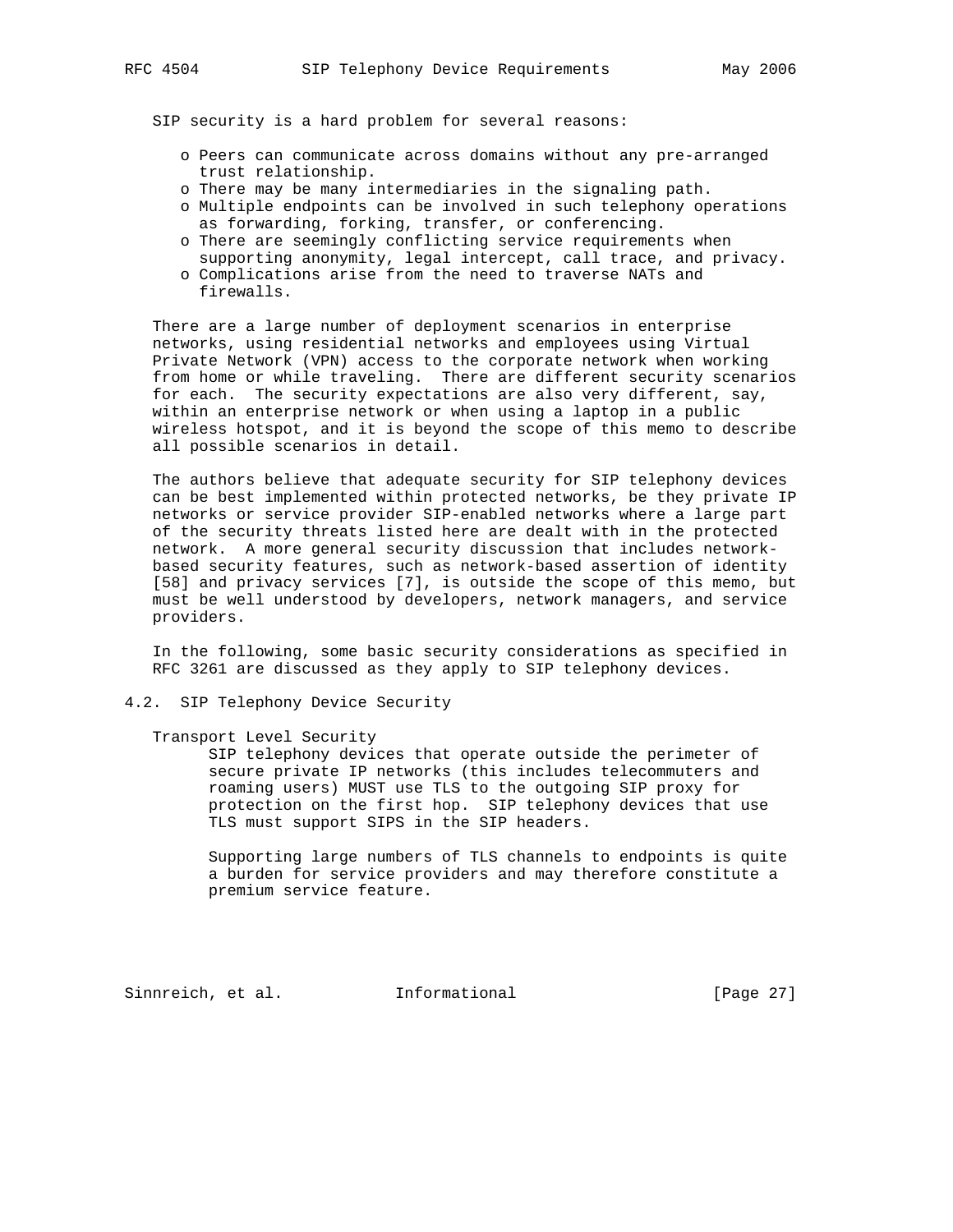### Digest Authentication

 SIP telephony devices MUST support digest authentication to register with the outgoing SIP registrar. This ensures proper identity credentials that can be conveyed by the network to the called party. It is assumed that the service provider operating the outgoing SIP registrar has an adequate trust relationship with its users and knows its customers well enough (identity, address, billing relationship, etc.). The exceptions are users of prepaid service. SIP telephony devices that accept prepaid calls MUST place "unknown" in the "From" header.

End User Certificates

 SIP telephony devices MAY store personal end user certificates that are part of some Public Key Infrastructure (PKI) [59] service for high-security identification to the outgoing SIP registrar as well as for end-to-end authentication. SIP telephony devices equipped for certificate-based authentication MUST also store a key ring of certificates from public certificate authorities (CAs).

 Note the recent work in the IETF on certificate services that do not require the telephony devices to store certificates [60].

#### End-to-End Security Using S/MIME

 S/MIME [61] MUST be supported by SIP telephony devices to sign and encrypt portions of the SIP message that are not strictly required for routing by intermediaries. S/MIME protects private information in the SIP bodies and in some SIP headers from intermediaries. The end user certificates required for S/MIME ensure the identity of the parties to each other. Note: S/MIME need not be used, though, in every call.

### 4.3. Privacy

Media Encryption

 Secure RTP (SRTP) [62] MAY be used for the encryption of media such as audio, text, and video, after the keying information has been passed by SIP signaling. Instant messaging MAY be protected end-to-end using S/MIME.

#### 4.4. Support for NAT and Firewall Traversal

 The various NAT and firewall traversal scenarios require support in telephony SIP devices. The best current practices for NAT traversal for SIP are reviewed in [51]. Most scenarios where there are no SIP-enabled network edge NAT/firewalls or gateways in the enterprise

Sinnreich, et al. 1nformational [Page 28]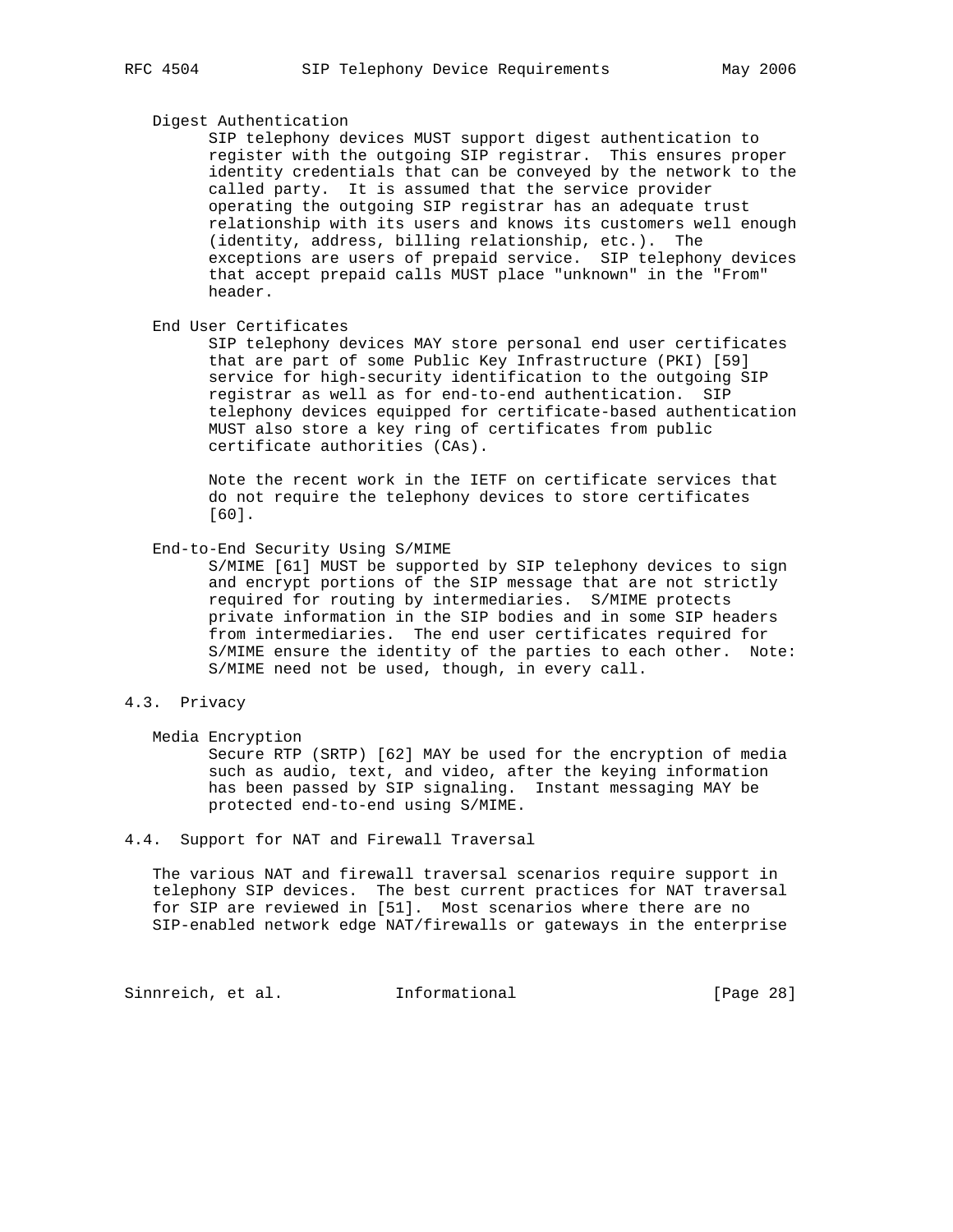can be managed if there is a STUN client in the SIP telephony device and a STUN server on the Internet, maintained by a service provider. In some exceptional cases (legacy symmetric NAT), an external media relay must also be provided that can support the Traversal Using Relay NAT (TURN) protocol exchange with SIP telephony devices. Media relays such as TURN come at a high bandwidth cost to the service provider, since the bandwidth for many active SIP telephony devices must be supported. Media relays may also introduce longer paths with additional delays for voice.

 Due to these disadvantages of media relays, it is preferable to avoid symmetric and non-deterministic NATs in the network, so that only STUN can be used, where required. Reference [63] deals in more detail how NAT has to 'behave'.

 It is not always obvious to determine the specific NAT and firewall scenario under which a SIP telephony device may operate.

 For this reason, the support for Interactive Connectivity Establishment (ICE) has been defined to be deployed in all devices that required end-to-end connectivity for SIP signaling and RTP media streams, as well as for streaming media using Real Time Streaming Protocol (RTSP). ICE makes use of existing protocols, such as STUN and TURN.

- Call flows using SIP security mechanisms The high-level security aspects described here are best illustrated by inspecting the detailed call flows using SIP security, such as in [64].
- Security enhancements, certificates, and identity management As of this writing, recent work in the IETF deals with the SIP Authenticated Identity Body (AIB) format [65], new S/MIME requirements, enhancements for the authenticated identity, and Certificate Management Services for SIP. We recommend developers and network managers to follow this work as it will develop into IETF standards.

## 5. Acknowledgements

 Paul Kyzivat and Francois Audet have made useful comments how to support to the dial plan requirements in Req-17. Mary Barnes has kindly made a very detailed review of version 04 that has contributed to significantly improving the document. Useful comments on version 05 have also been made by Ted Hardie, David Kessens, Russ Housley, and Harald Alvestrand that are reflected in this version of the document.

Sinnreich, et al. Informational [Page 29]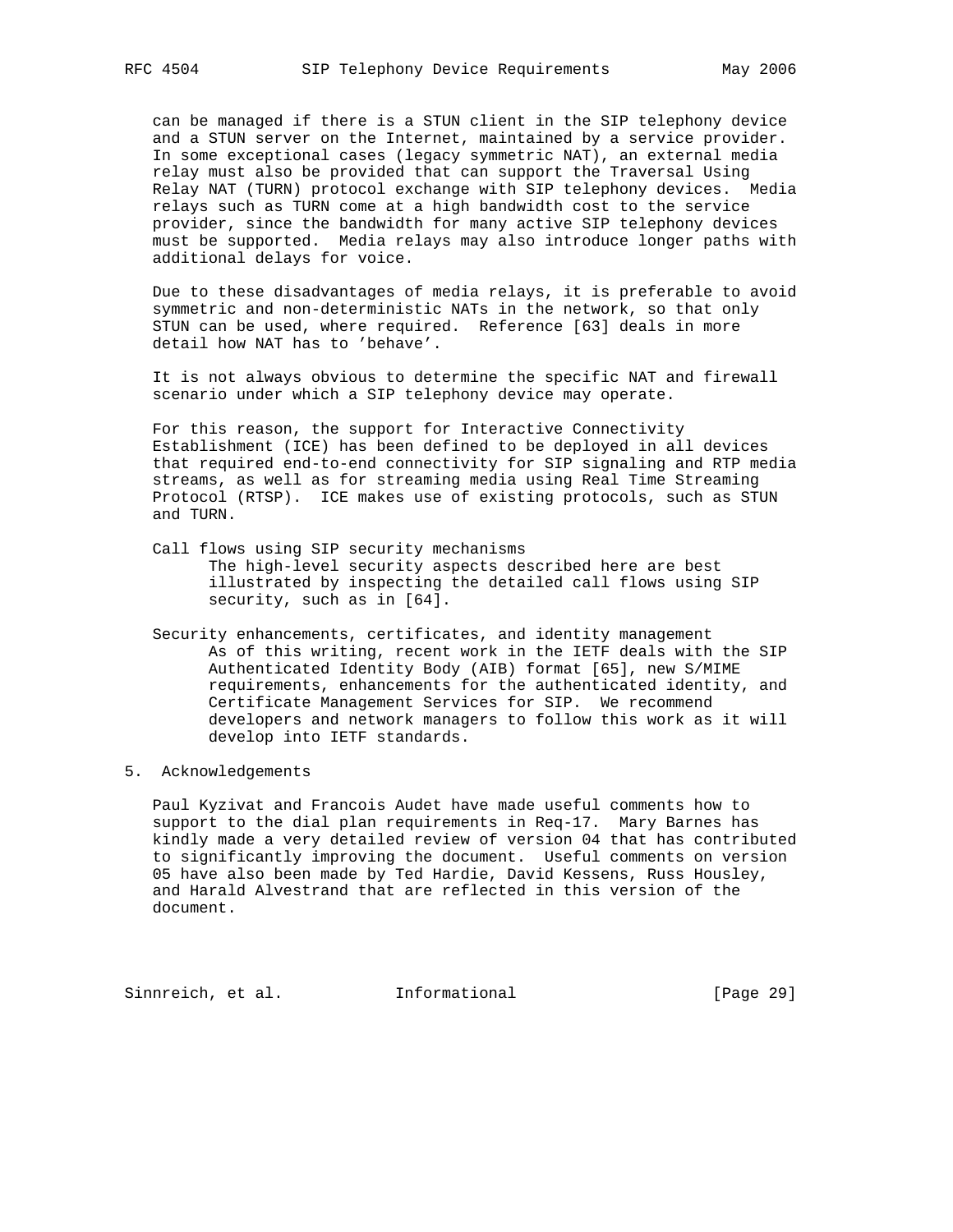We would like to thank Jon Peterson for very detailed comments on the previous version 0.3 that has prompted the rewriting of much of this document. John Elwell has contributed with many detailed comments on version 04 of the document. Rohan Mahy has contributed several clarifications to the document and leadership in the discussions on support for the hearing disabled. These discussions have been concluded during the BOF on SIP Devices held during the 57th IETF, and the conclusions are reflected in the section on interactive text support for hearing- or speech-disabled users.

 Gunnar Hellstrom, Arnoud van Wijk, and Guido Gybels have been instrumental in driving the specification for support of the hearing disabled.

 The authors would also like to thank numerous persons for contributions and comments to this work: Henning Schulzrinne, Jorgen Bjorkner, Jay Batson, Eric Tremblay, David Oran, Denise Caballero McCann, Brian Rosen, Jean Brierre, Kai Miao, Adrian Lewis, and Franz Edler. Jonathan Knight has contributed significantly to earlier versions of the requirements for SIP phones. Peter Baker has also provided valuable pointers to TIA/EIA IS 811 requirements to IP phones that are referenced here.

 Last but not least, the co-authors of the previous versions, Daniel Petrie and Ian Butcher, have provided support and guidance all along in the development of these requirements. Their contributions are now the focus of separate documents.

Sinnreich, et al. Informational [Page 30]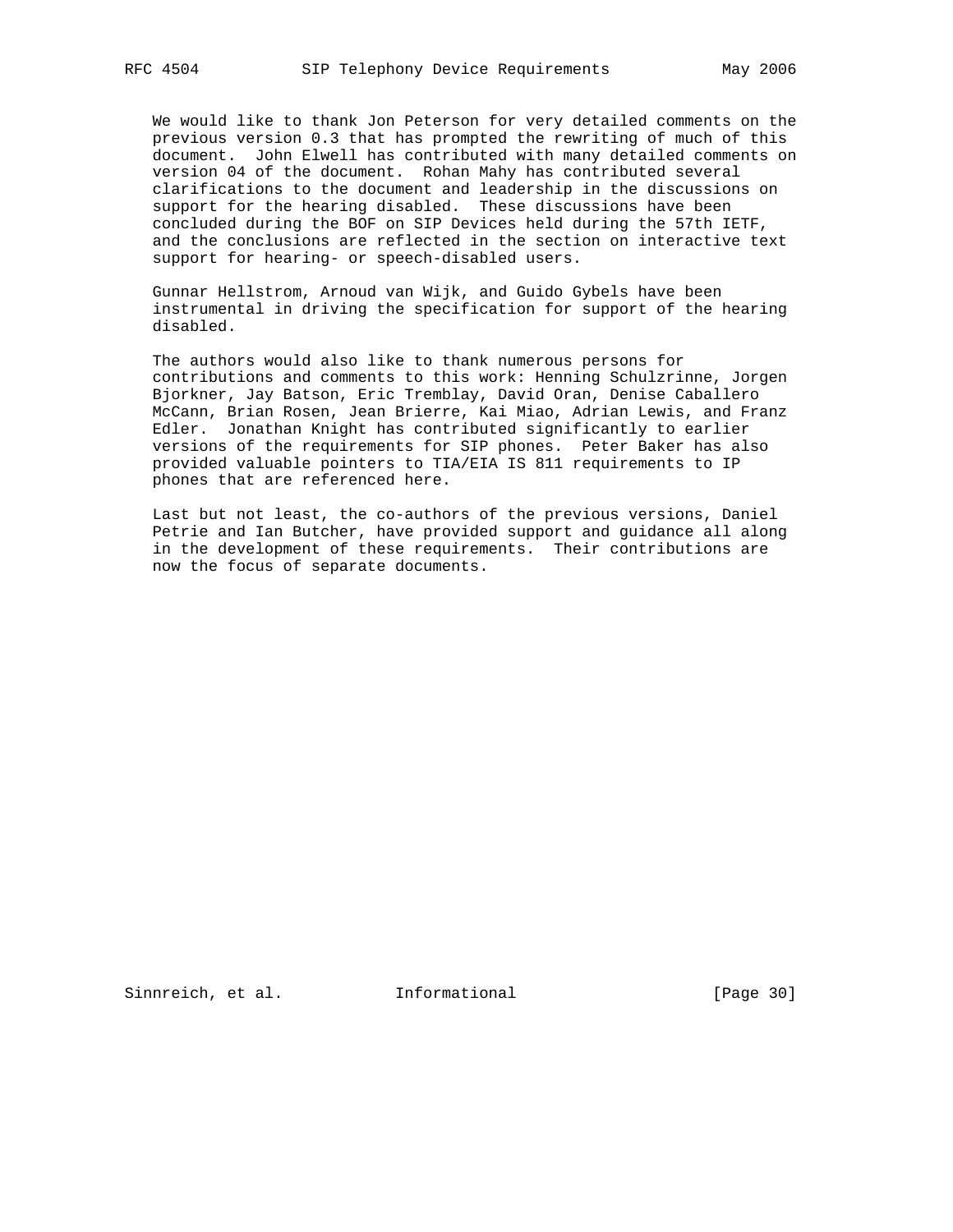## 6. Informative References

- [1] Bradner, S., "Key words for use in RFCs to Indicate Requirement Levels", BCP 14, RFC 2119, March 1997.
- [2] Rosenberg, J., Schulzrinne, H., Camarillo, G., Johnston, A., Peterson, J., Sparks, R., Handley, M., and E. Schooler, "SIP: Session Initiation Protocol", RFC 3261, June 2002.
- [3] Lemon, T. and S. Cheshire, "Encoding Long Options in the Dynamic Host Configuration Protocol (DHCPv4)", RFC 3396, November 2002.
- [4] Mills, D., "Simple Network Time Protocol (SNTP) Version 4 for IPv4, IPv6 and OSI", RFC 4330, January 2006.
- [5] Rosenberg, J. and H. Schulzrinne, "Session Initiation Protocol (SIP): Locating SIP Servers", RFC 3263, June 2002.
- [6] Peterson, J., "enumservice registration for Session Initiation Protocol (SIP) Addresses-of-Record", RFC 3764, April 2004.
- [7] Peterson, J., "A Privacy Mechanism for the Session Initiation Protocol (SIP)", RFC 3323, November 2002.
- [8] Rosenberg, J. and H. Schulzrinne, "An Offer/Answer Model with Session Description Protocol (SDP)", RFC 3264, June 2002.
- [9] Mahy, R., "A Message Summary and Message Waiting Indication Event Package for the Session Initiation Protocol (SIP)", RFC 3842, August 2004.
- [10] Schulzrinne, H., "The tel URI for Telephone Numbers", RFC 3966, December 2004.
- [11] Sparks, R., "The Session Initiation Protocol (SIP) Refer Method", RFC 3515, April 2003.
- [12] Johnston, A., "SIP Service Examples", Work in Progress, March 2006.
- [13] Schulzrinne, H. and S. Petrack, "RTP Payload for DTMF Digits, Telephony Tones and Telephony Signals", RFC 2833, May 2000.
- [14] Casner, S. and P. Hoschka, "MIME Type Registration of RTP Payload Formats", RFC 3555, July 2003.

Sinnreich, et al. Informational [Page 31]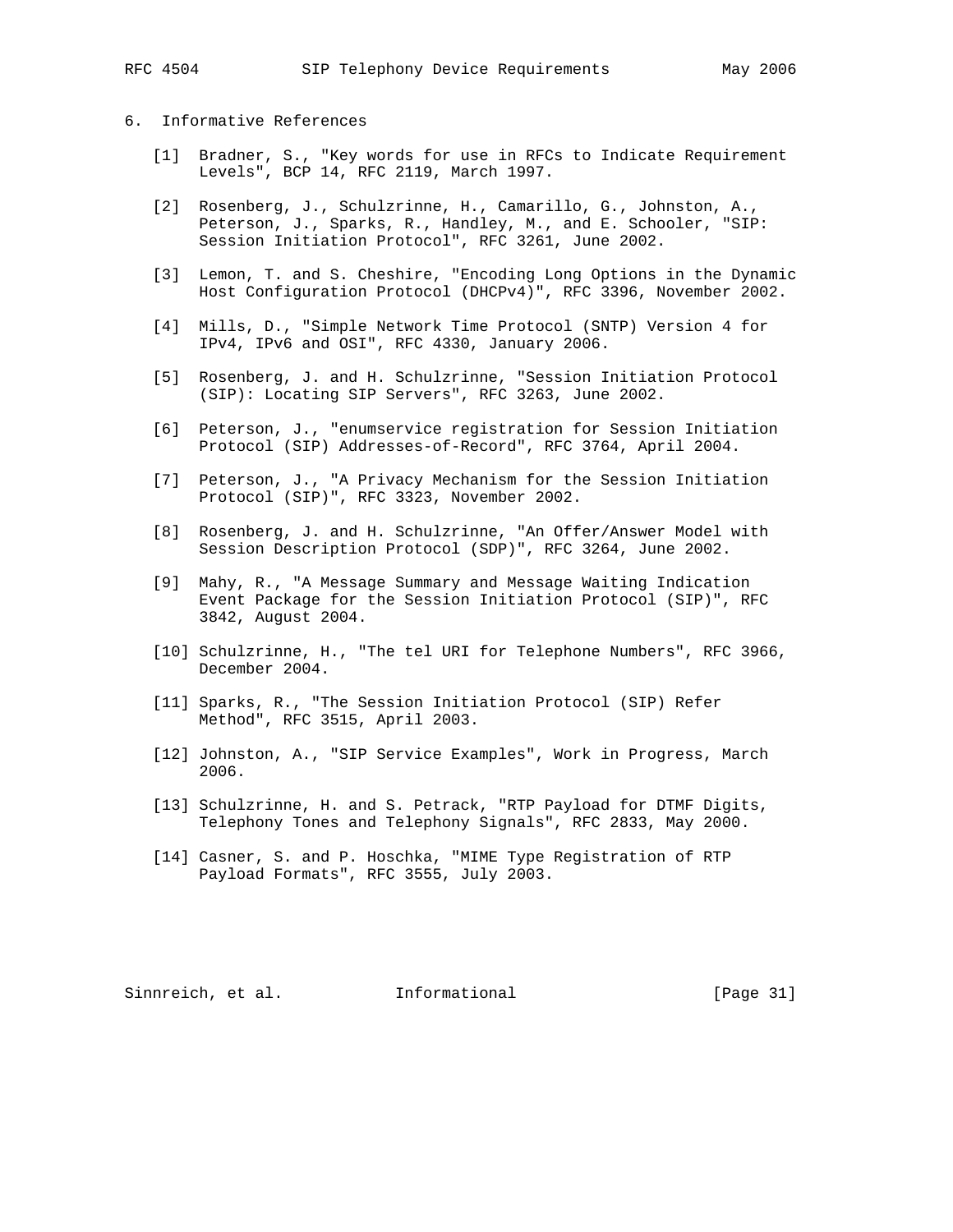- [15] Camarillo, G., Eriksson, G., Holler, J., and H. Schulzrinne, "Grouping of Media Lines in the Session Description Protocol (SDP)", RFC 3388, December 2002.
- [16] Camarillo, G. and H. Schulzrinne, "Early Media and Ringing Tone Generation in the Session Initiation Protocol (SIP)", RFC 3960, December 2004.
- [17] Johnston, A., Donovan, S., Sparks, R., Cunningham, C., and K. Summers, "Session Initiation Protocol (SIP) Basic Call Flow Examples", BCP 75, RFC 3665, December 2003.
- [18] Johnston, A., Donovan, S., Sparks, R., Cunningham, C., and K. Summers, "Session Initiation Protocol (SIP) Public Switched Telephone Network (PSTN) Call Flows", BCP 76, RFC 3666, December 2003.
- [19] Rosenberg, J., Peterson, J., Schulzrinne, H., and G. Camarillo, "Best Current Practices for Third Party Call Control (3pcc) in the Session Initiation Protocol (SIP)", BCP 85, RFC 3725, April 2004.
- [20] Mahy, R., et al., "A Call Control and Multi-party usage framework for the Session Initiation Protocol (SIP)", Work in Progress, March 2006.
- [21] Johnston, A. and O. Levin, "Session Initiation Protocol Call Control - Conferencing for User Agents", Work in Progress, October 2005.
- [22] Even, R. and N. Ismail, "Conferencing Scenarios", Work in Progress, September 2005.
- [23] Hellstrom, G. and P. Jones, "RTP Payload for Text Conversation", RFC 4103, June 2005.
- [24] Campbell, B., Rosenberg, J., Schulzrinne, H., Huitema, C., and D. Gurle, "Session Initiation Protocol (SIP) Extension for Instant Messaging", RFC 3428, December 2002.
- [25] Rosenberg, J., "A Presence Event Package for the Session Initiation Protocol (SIP)", RFC 3856, August 2004.
- [26] Rosenberg, J., Schulzrinne, H., and P. Kyzivat, "Indicating User Agent Capabilities in the Session Initiation Protocol (SIP)", RFC 3840, August 2004.

Sinnreich, et al. Informational [Page 32]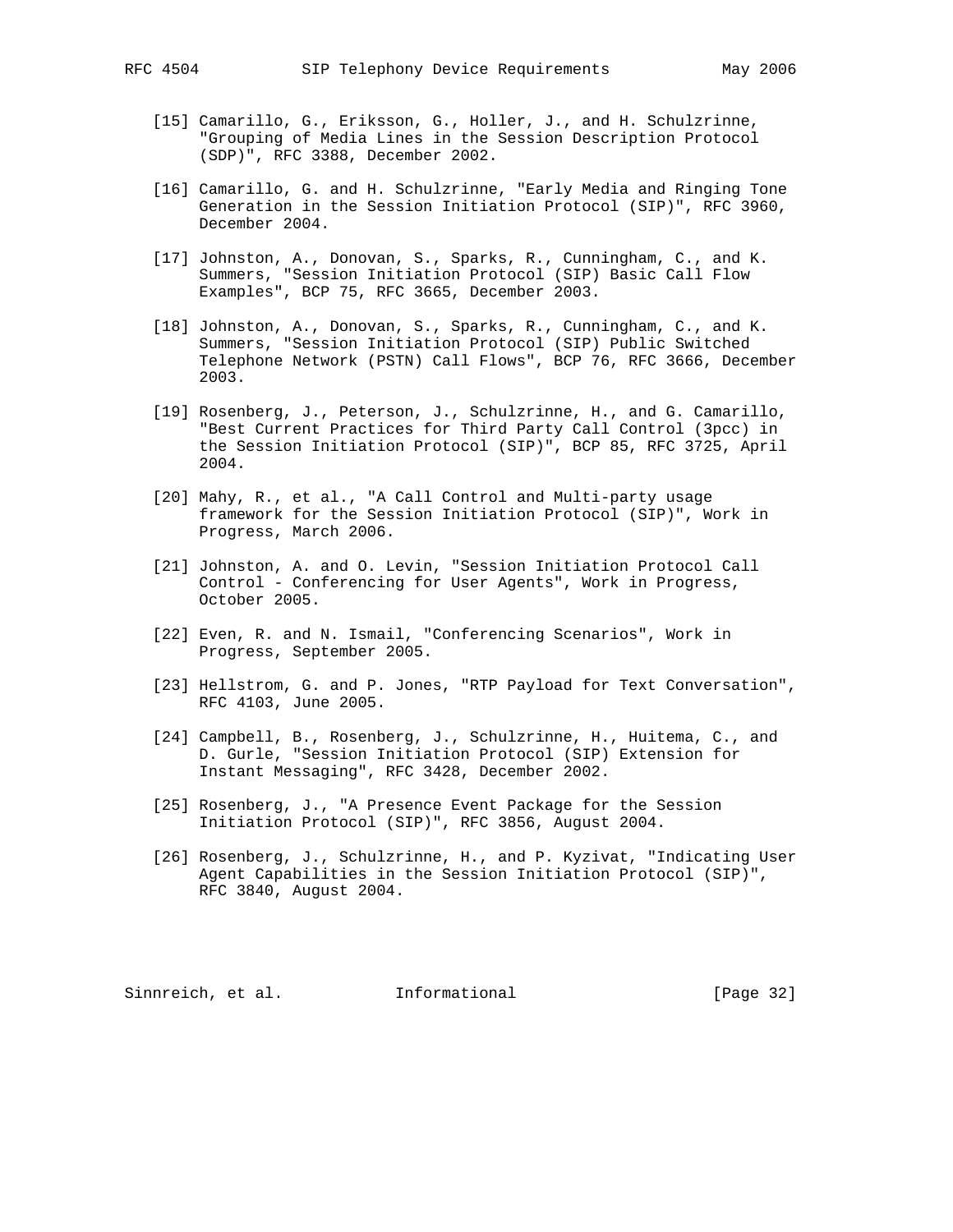- [27] Schulzrinne, H., Gurbani, V., Kyzivat, P., and J. Rosenberg, "RPID: Rich Presence Extensions to the Presence Information Data Format (PIDF)", Work in Progress, September 2005.
- [28] See the Working Group on Emergency Context Resolution with Internet Technologies at http://www.ietf.org/html.charters/ecrit-charter.html
- [29] Schulzrinne, H. and J. Polk, "Communications Resource Priority for the Session Initiation Protocol (SIP)", RFC 4412, February 2006.
- [30] Polk, J. and B. Rosen, "Session Initiation Protocol Location Conveyance", Work in Progress, July 2005.
- [31] Charlton, N., Gasson, M., Gybels, G., Spanner, M., and A. van Wijk, "User Requirements for the Session Initiation Protocol (SIP) in Support of Deaf, Hard of Hearing and Speech-impaired Individuals", RFC 3351, August 2002.
- [32] van Wijk, A., "Framework of requirements for real-time text conversation using SIP", Work in Progress, September 2005.
- [33] Schulzrinne, H., Casner, S., Frederick, R., and V. Jacobson, "RTP: A Transport Protocol for Real-Time Applications", STD 64, RFC 3550, July 2003.
- [34] Friedman, T., Caceres, R., and A. Clark, "RTP Control Protocol Extended Reports (RTCP XR)", RFC 3611, November 2003.
- [35] Pendleton, A., "SIP Package for Quality Reporting Event", Work in Progress, February 2006.
- [36] Dierks, T. and C. Allen, "The TLS Protocol Version 1.0", RFC 2246, January 1999.
- [37] Heinanen, J., Baker, F., Weiss, W., and J. Wroclawski, "Assured Forwarding PHB Group", RFC 2597, June 1999.
- [38] Braden, R., Zhang, L., Berson, S., Herzog, S., and S. Jamin, "Resource ReSerVation Protocol (RSVP) -- Version 1 Functional Specification", RFC 2205, September 1997.
- [39] Schulzrinne, H. and S. Casner, "RTP Profile for Audio and Video Conferences with Minimal Control", STD 65, RFC 3551, July 2003.
- [40] ITU-T Recommendation G.711, available online at http://www.itu.int.

Sinnreich, et al. Informational [Page 33]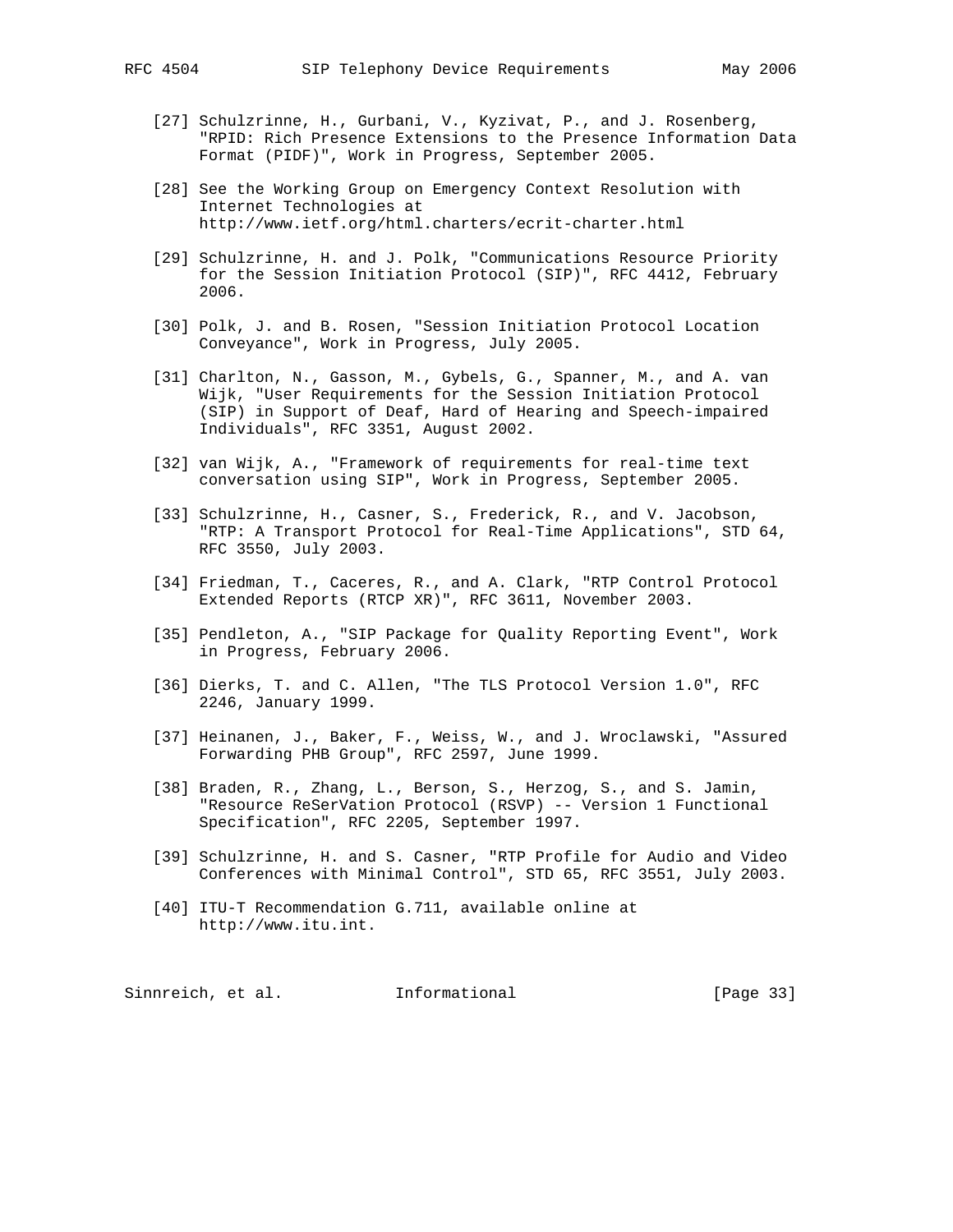- [41] Andersen, S., Duric, A., Astrom, H., Hagen, R., Kleijn, W., and J. Linden, "Internet Low Bit Rate Codec (iLBC)", RFC 3951, December 2004.
- [42] Duric, A. and S. Andersen, "Real-time Transport Protocol (RTP) Payload Format for internet Low Bit Rate Codec (iLBC) Speech", RFC 3952, December 2004.
- [43] Herlein, G., et al., "RTP Payload Format for the Speex Codec", Work in Progress, October 2005.
- [44] TIA/EIA-810-A, "Transmission Requirements for Narrowband Voice over IP and Voice over PCM Digital Wireline Telephones", July 2000.
- [45] TIA-EIA-IS-811, "Terminal Equipment Performance and Interoperability Requirements for Voice-over-IP (VoIP) Feature Telephones", July 2000.
- [46] Alvestrand, H., "Tags for the Identification of Languages", BCP 47, RFC 3066, January 2001.
- [47] Wing, D., "Symmetric RTP and RTCP Considered Helpful", Work in Progress, October 2004.
- [48] Rosenberg, J., Weinberger, J., Huitema, C., and R. Mahy, "STUN Simple Traversal of User Datagram Protocol (UDP) Through Network Address Translators (NATs)", RFC 3489, March 2003.
- [49] Jennings, C., "NAT Classification Test Results", Work in Progress, July 2005.
- [50] Rosenberg, J., "Interactive Connectivity Establishment (ICE): A Methodology for Network Address Translator (NAT) Traversal for Offer/Answer Protocols", Work in Progress, July 2005.
- [51] Boulton, C. and J. Rosenberg, "Best Current Practices for NAT Traversal for SIP", Work in Progress, October 2005.
- [52] P. Eggert, "Sources for time zone and daylight saving time data." Available at http://www.twinsun.com/tz/tz-link.htm.
- [53] Campbell, B. and R. Sparks, "Control of Service Context using SIP Request-URI", RFC 3087, April 2001.
- [54] Mahy, R., "Connection Reuse in the Session Initiation Protocol (SIP)", Work in Progress, February 2006.

Sinnreich, et al. 1nformational [Page 34]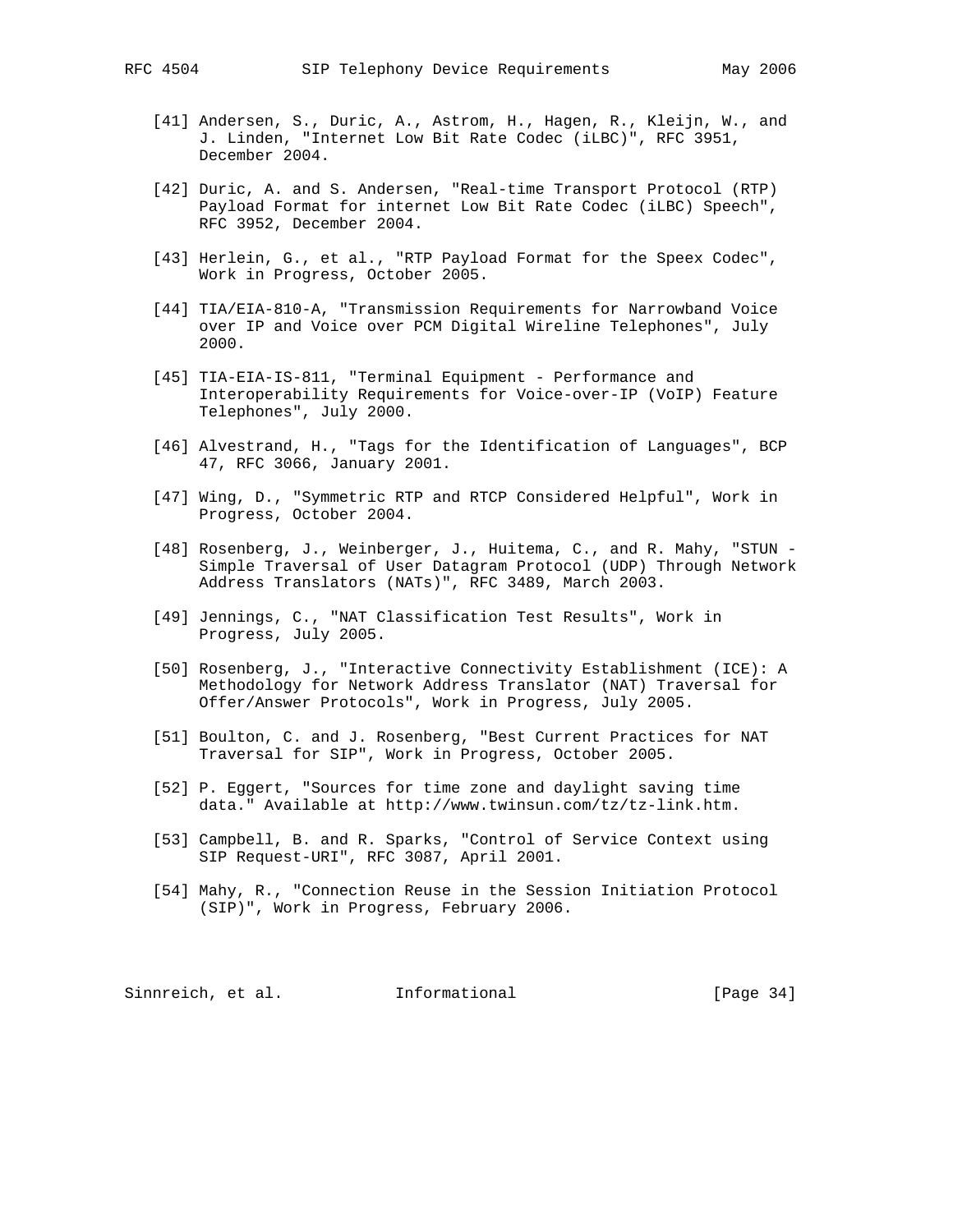- [55] Jennings, C. and R. Mahy, "Managing Client Initiated Connections in the Session Initiation Protocol", Work in Progress, March 2006.
- [56] Petrie, D., "A Framework for SIP User Agent Profile Delivery", Work in Progress, July 2005.
- [57] Jennings, C., "SIP Tutorial: SIP Security", presented at the VON Spring 2004 conference, March 29, 2004, Santa Clara, CA.
- [58] Jennings, C., Peterson, J., and M. Watson, "Private Extensions to the Session Initiation Protocol (SIP) for Asserted Identity within Trusted Networks", RFC 3325, November 2002.
- [59] Chokhani, S., Ford, W., Sabett, R., Merrill, C., and S. Wu, "Internet X.509 Public Key Infrastructure Certificate Policy and Certification Practices Framework", RFC 3647, November 2003.
- [60] Jennings, C. and J. Peterson, "Certificate Management Service for The Session Initiation Protocol (SIP)", Work in Progress, March 2006.
- [61] Ramsdell, B., "Secure/Multipurpose Internet Mail Extensions (S/MIME) Version 3.1 Message Specification", RFC 3851, July 2004.
- [62] Baugher, M., McGrew, D., Naslund, M., Carrara, E., and K. Norrman, "The Secure Real-time Transport Protocol (SRTP)", RFC 3711, March 2004.
- [63] Audet, F. and C. Jennings, "NAT Behavioral Requirements for Unicast UDP", Work in Progress, September 2005.
- [64] Jennings, C., "Example call flows using SIP security mechanisms", Work in Progress, February 2006.
- [65] Peterson, J., "Session Initiation Protocol (SIP) Authenticated Identity Body (AIB) Format", RFC 3893, September 2004.

Sinnreich, et al. Informational [Page 35]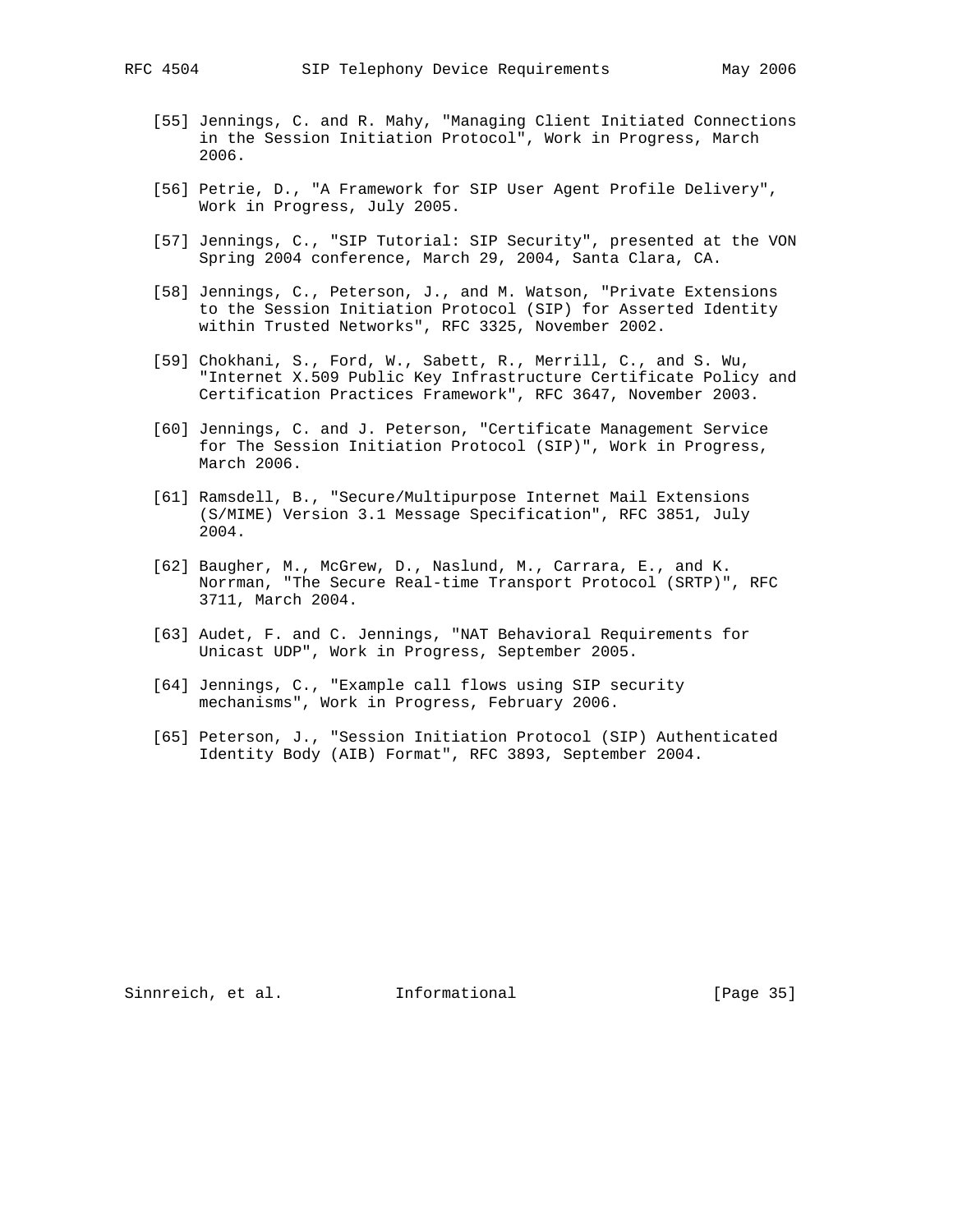Author's Addresses

 Henry Sinnreich Pulver.com 115 Broadhollow Road Melville, NY 11747, USA

 EMail: henry@pulver.com Phone: +1-631-961-8950

 Steven Lass Verizon 1201 East Arapaho Road Richardson, TX 75081, USA

 EMail: steven.lass@verizonbusiness.com Phone: +1-972-728-2363

 Christian Stredicke snom technology AG Gradestrasse, 46 D-12347 Berlin, Germany

 EMail: cs@snom.de Phone: +49(30)39833-0

Sinnreich, et al. 1nformational [Page 36]